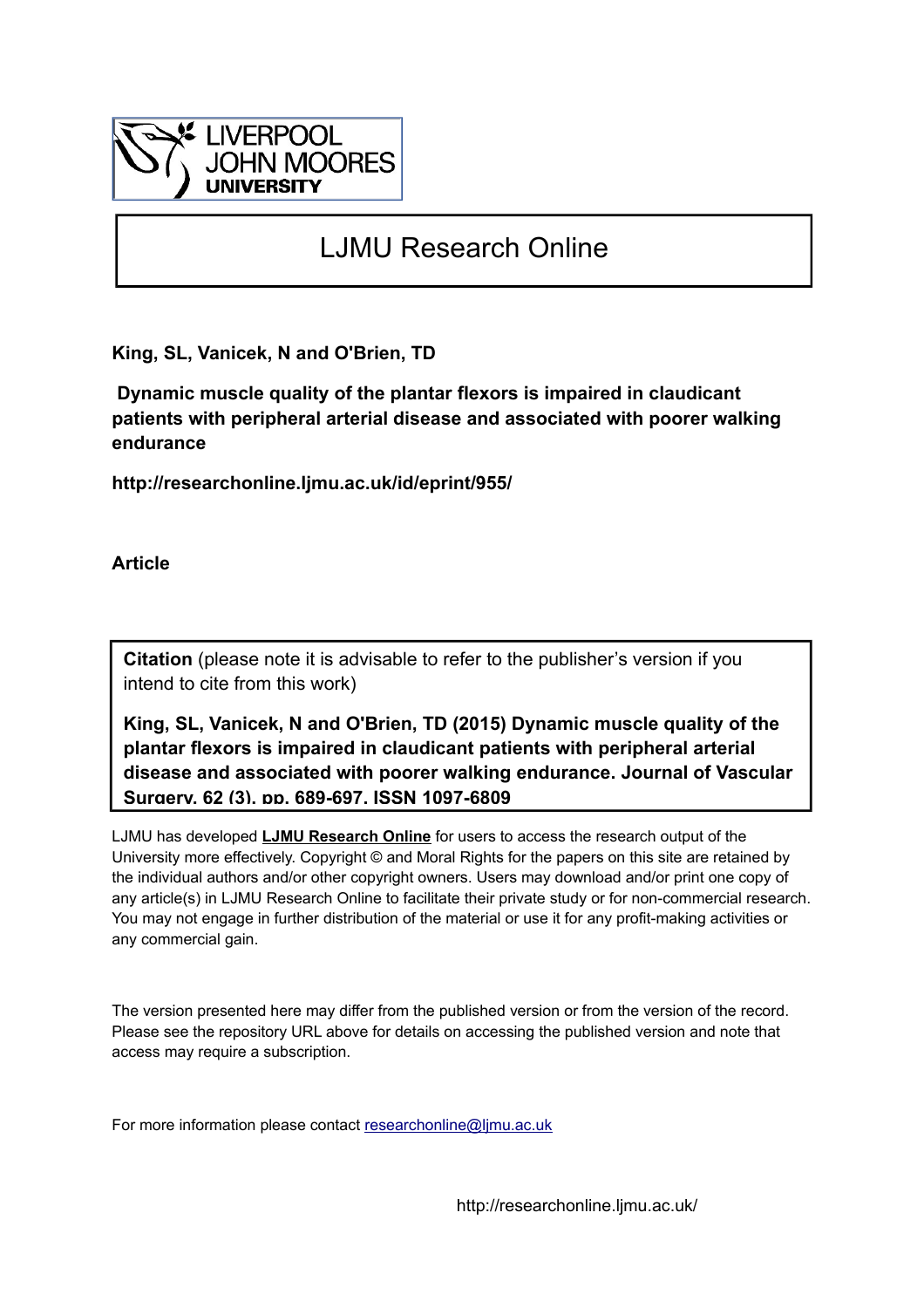| Dynamic muscle quality of the plantarflexors is impaired in claudicants with peripheral |  |  |  |
|-----------------------------------------------------------------------------------------|--|--|--|
|                                                                                         |  |  |  |

## **arterial disease and associated with poorer walking endurance**

### **Authors**

- 4 King  $SL^{1,2}$  Vanicek N<sup>1,3</sup> O'Brien T.D<sup>2,4</sup>
- 1. Department of Sport, Health and Exercise Science, University of Hull, UK
- 2. Research Institute for Sport and Exercise Sciences, Liverpool John Moores University, UK
- 3. Discipline of Exercise and Sport Science, University of Sydney, Australia
- 4. School of Sport, Health and Exercise Science, Bangor University, UK
- 

## **Corresponding author**:

- Miss Stephanie King
- Research Institute for Sport and Exercise Science
- Liverpool John Moores University
- Tom Reilly Building
- Byrom Street
- L3 3AF
- Email: [s.l.king@ljmu.ac.uk](mailto:s.l.king@ljmu.ac.uk)
- Phone: +44 7976091341
- 
- **Keywords**: Specific tension, gastrocnemius, plantarflexors, strength, exercise
- **Acknowledgements**: We would like to thank Professor Ian Chetter and Dr Risha Lane for
- patient recruitment and clinical guidance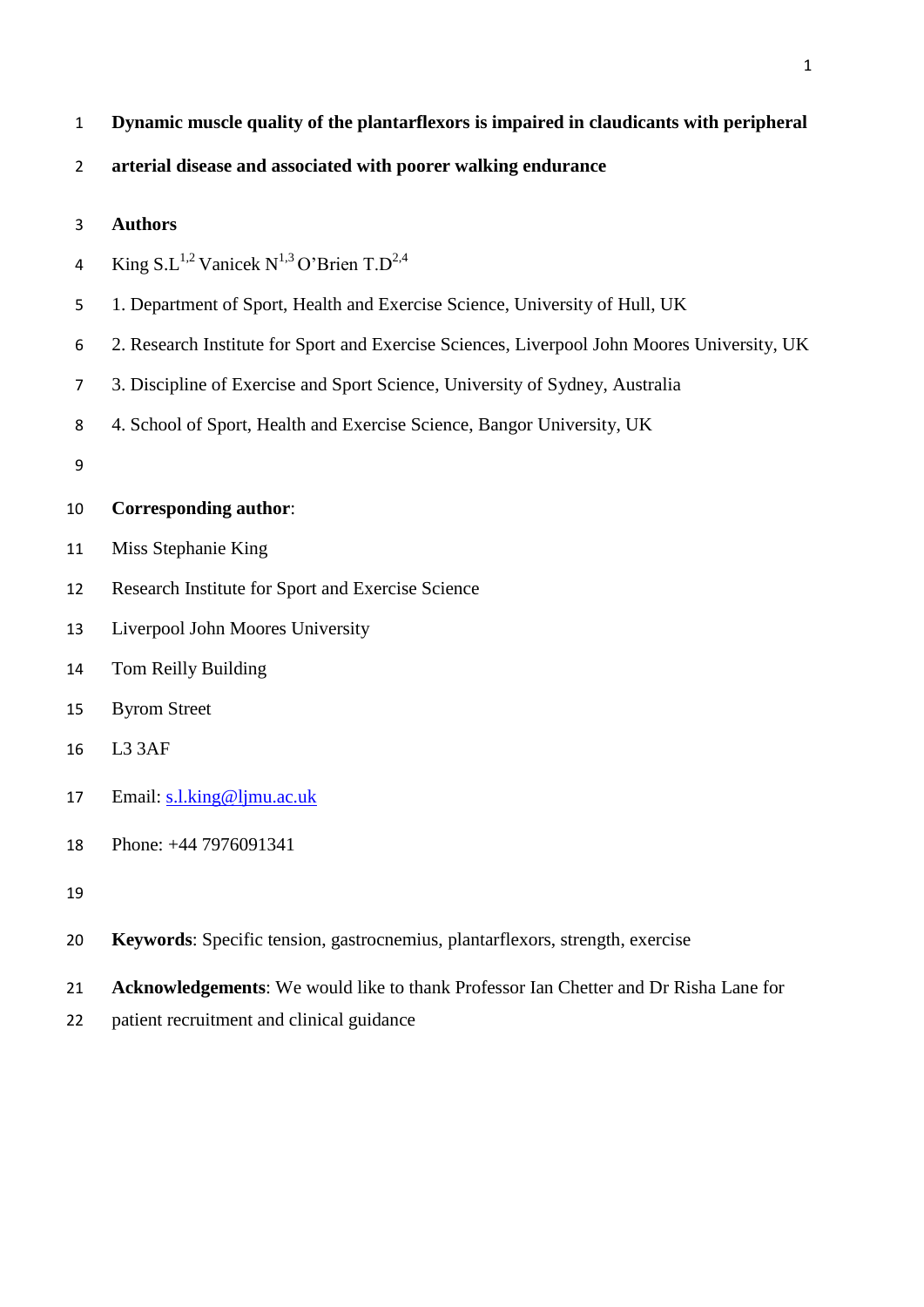#### **Abstract**

 **Objectives:** Peripheral arterial disease and intermittent claudication (PAD-IC) negatively affects physical activity and function. There is evidence for plantarflexor muscle dysfunction and weakness, however, the extent to which this dysfunction can be attributed to reduced muscle size and/or quality is not yet known. This study investigated whether *in vivo* plantarflexor muscle quality during static and dynamic contractions are altered by PAD-IC and whether such changes are associated with impaired walking endurance (according to initial and absolute claudication distances). **Methods:** A total of 22 participants were recruited, consisting of 10 healthy controls and 12 claudicants with occlusion of the superficial femoral artery (seven unilateral and five bilateral). Muscle quality of the combined gastrocnemius muscles during static contractions was calculated by normalising the estimated maximal potential muscle force to the physiological cross-sectional area of both lateral and medial gastrocnemius. Muscle quality during dynamic contractions of the combined plantarflexor muscles was calculated as the ratio of peak voluntary concentric plantarflexor power and the summed volume of lateral and medial gastrocnemius. **Results:**  Dynamic muscle quality was 24% lower in both the claudicating-limb and asymptomatic-17 limb groups compared to controls  $(P=.017$  and  $P=.023$ ). The differences were most apparent at the highest contraction velocity (180°/s). Dynamic muscle quality was associated with reduced walking endurance (R=.689, P=.006 and R=.550, P=.042 for initial and absolute claudication distance, respectively). The claudicating-limb group demonstrated a trend towards reduced static muscle quality compared to controls (22%, P=.084). The relative contribution of the soleus muscle to plantarflexion maximum voluntary contraction was significantly higher in both claudicating-limb and asymptomatic-limb groups compared to controls (P=.012 and P=.018). **Conclusions**: The muscle strength of the plantarflexors in those with PAD-IC appears to be impaired at high contraction velocities. This may be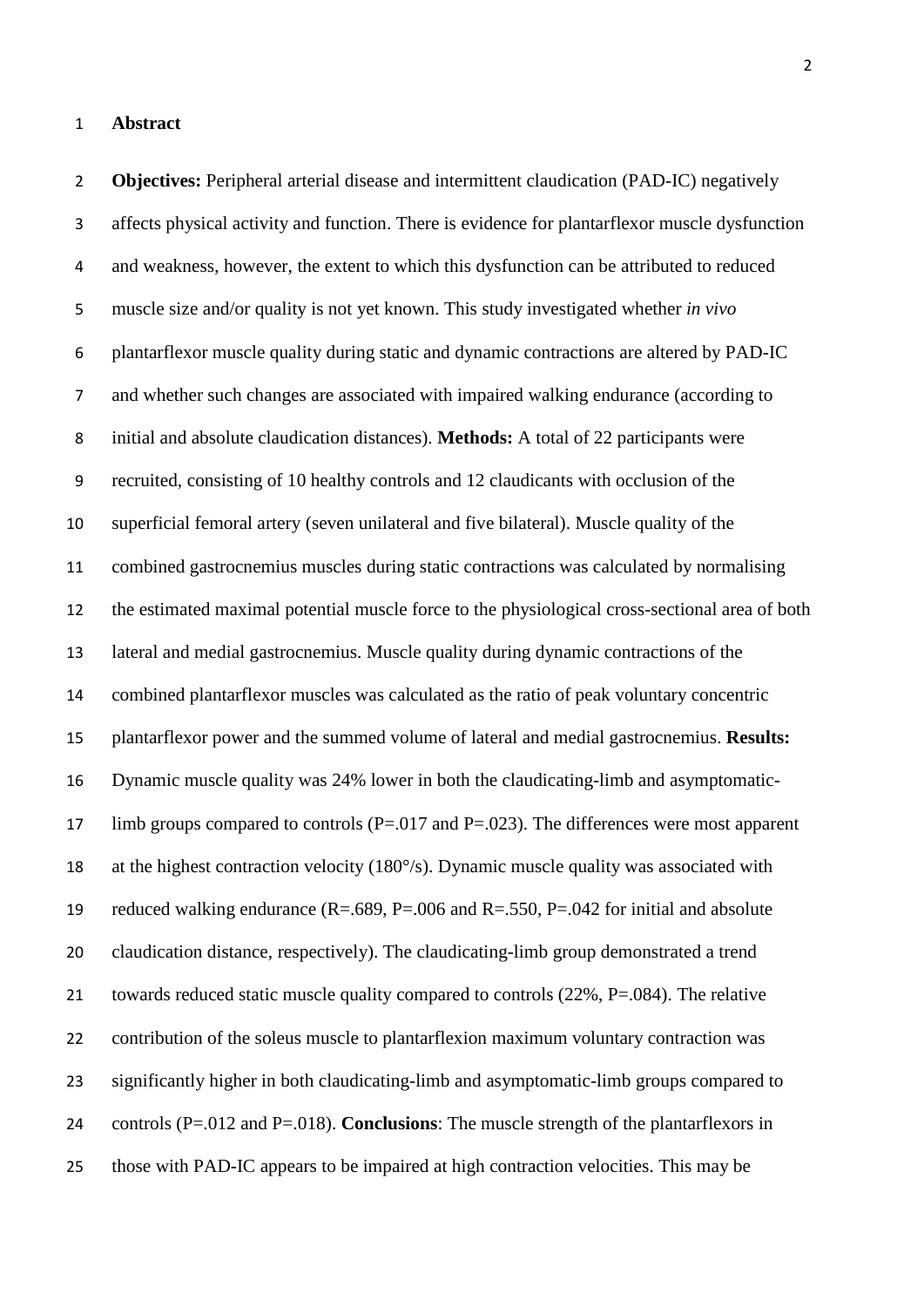explained by some reduction in gastrocnemii muscle quality and a greater reliance on the prominently type I fibred soleus muscle. The reduced dynamic capability of the plantarflexor muscles was associated with disease severity and walking ability, therefore efforts to improve plantarflexor power through dynamic exercise intervention are vital to maintain functional performance.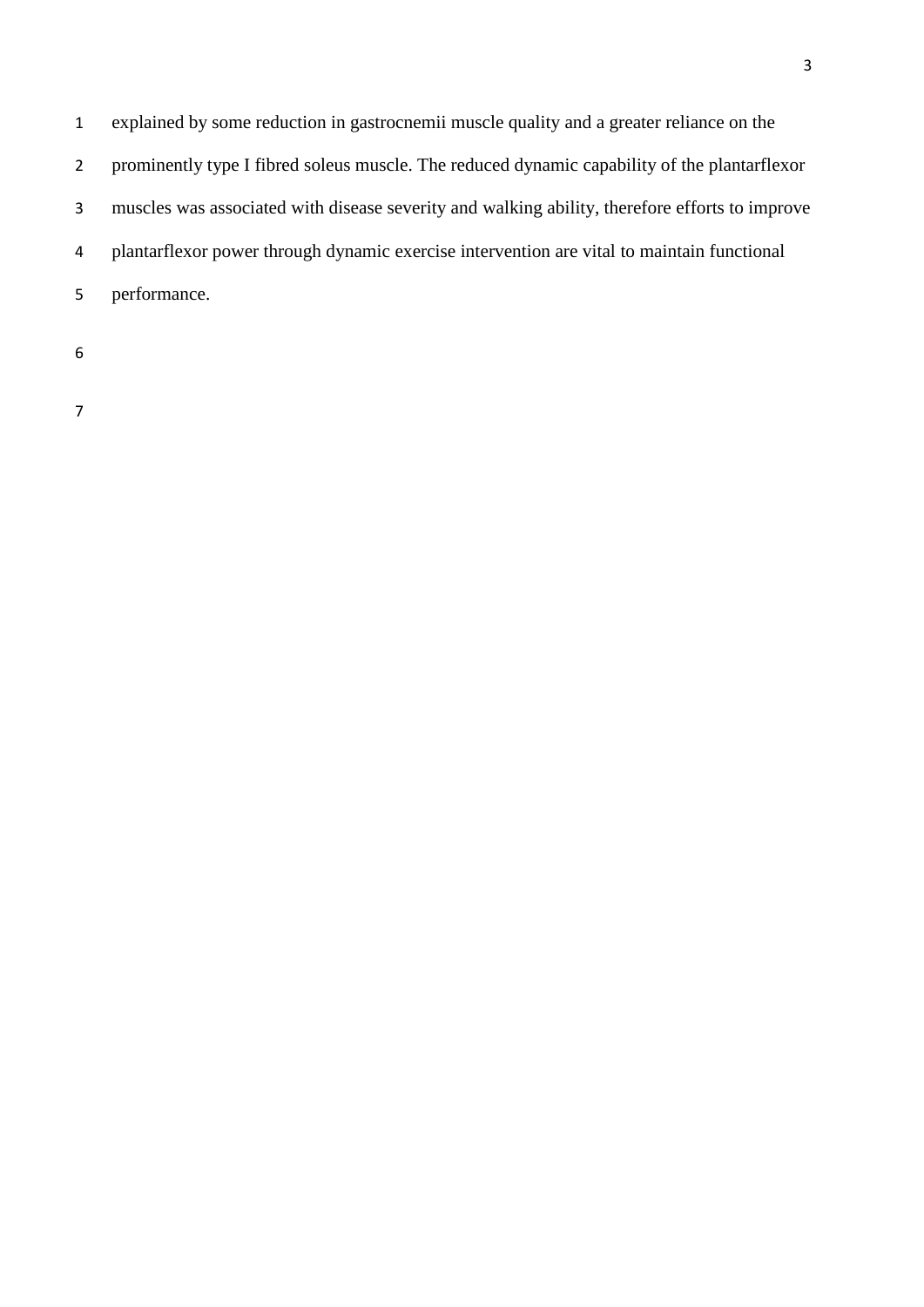#### **Introduction**

 Peripheral arterial disease and intermittent claudication (PAD-IC) refers to a chronic lower-3 limb atherosclerotic disease that primarily affects the older population $<sup>(1)</sup>$ . The disease</sup> 4 negatively impacts on functional ability<sup>(2)</sup>, physical activity levels<sup>(3)</sup> and quality of life<sup>(4)</sup>. The 5 most frequent site of claudication pain is in the plantarflexor (triceps surae) muscles<sup>(5)</sup>, where 6 there are clear signs of dysfunction, such as reduced ankle power generation during gait<sup> $(6,7)$ </sup>. However, the few previous studies directly investigating plantarflexor function are inconsistent about whether strength is diminished in claudicants compared to healthy 9 controls<sup>(8-10)</sup>. Plantarflexor strength is a strong predictor of mortality in men with PAD-  $\text{IC}^{(11,12)}$ , so it is essential to understand the nature of any strength impairments and the underlying mechanisms, so that exercise interventions may be designed accordingly.

 The "strength" of a muscle group, as measured externally by hand-held or isokinetic dynamometer, depends on numerous factors, including: muscle size and quality; voluntary activation level; any resistance to intended effort from co-activation of the antagonist muscle; 16 and length of the moment arm about which the muscle is working  $(13)$ . Muscle quality during isometric contractions (often known as specific tension or specific force) is defined as the maximal potential muscle force (calculated using the above factors) normalised to the 19 physiological cross-sectional area  $<sup>(13)</sup>$ . In PAD-IC voluntary joint moments have been</sup> 20 measured previously $^{(8-10)}$  but the factors that determine externally-measured strength have not. Consequently, the underlying mechanisms explaining any disease-induced strength losses have not been identified, and muscle quality has not yet been quantified in claudicants. Thus, it remains unknown if/how any deleterious changes in muscle properties contribute to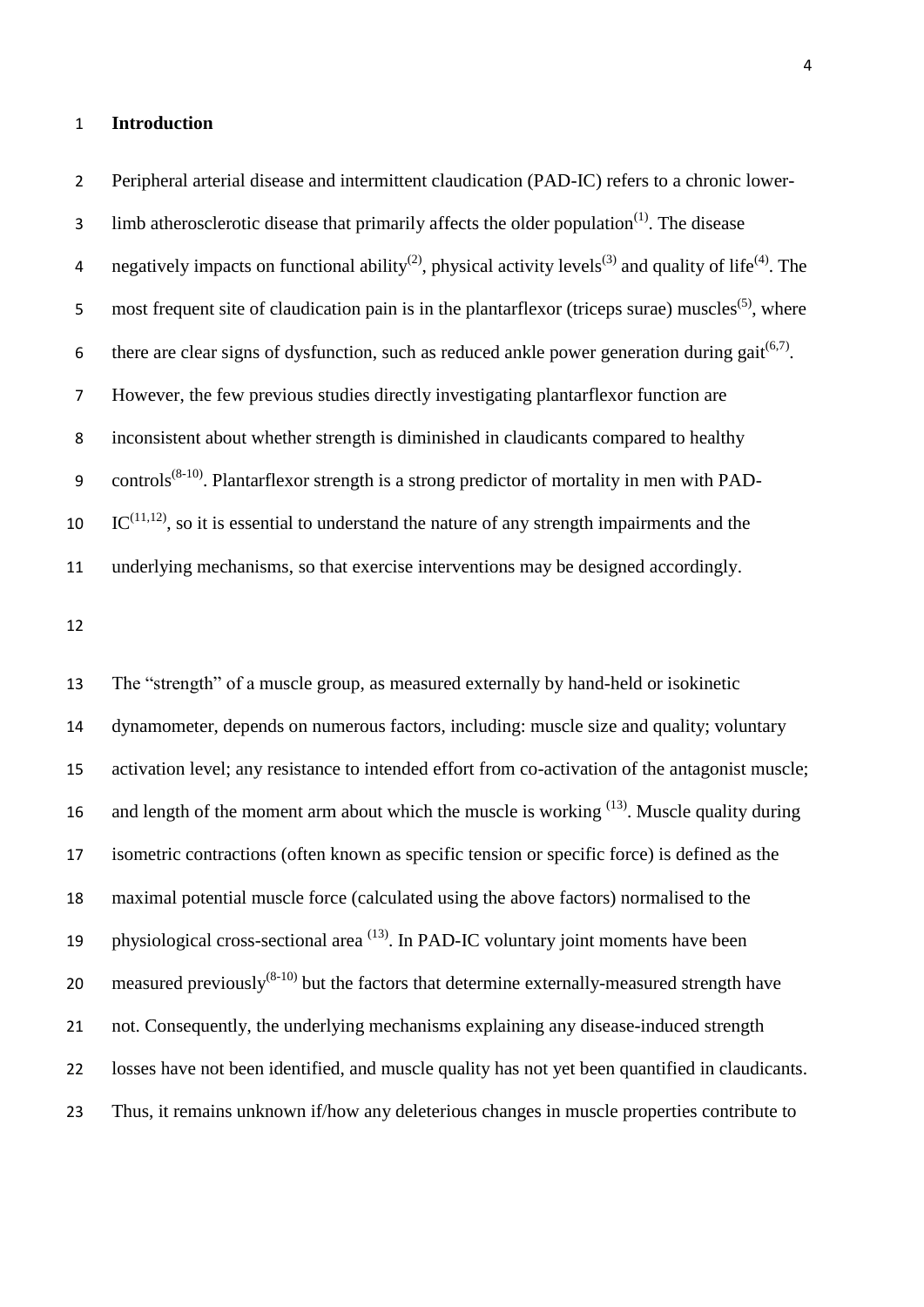reduced functional ability. Therefore, it is not apparent exactly how exercise interventions should be optimally designed to improve physical function.

4 Muscle quality is known to reduce with ageing and disuse $(14)$  and increase in response to 5 resistance training<sup> $(15)$ </sup>. It is reasonable to assume muscle quality would be altered in 6 claudicants given that the disease primarily affects the elderly $^{(1)}$  and is associated with reduced physical activity<sup>(3)</sup>. Additional factors associated with PAD-IC that may further 8 affect muscle quality include intra-muscular fat infiltration $(16)$ , which would reduce the quantity of contractile material within a given muscle, and altered fibre type composition, 10 with contradicting findings of shifts towards more type II (fast-twitch) $(17-19)$  and conversely to 11 more type I fibres (slow-twitch)<sup>(20,21)</sup>. As specific tension differs between fibre types<sup>(22)</sup> any changes at the fibre level may affect whole muscle quality, force producing potential and thus functional strength. If isometric muscle quality is altered with PAD-IC then it follows that the ability to utilise this force producing potential during dynamic contraction would also be impaired, especially if the proportion of fast type-II fibres is reduced. Any change in muscle quality might also reduce the responsiveness of muscles to exercise training, a vital 17 component of treatment for PAD-IC $(5)$ . This may contribute to the inconsistent effects 18 reported following progressive resistance training in claudicants<sup> $(23)$ </sup>.

 The purpose of the study was to determine whether PAD-IC causes changes in the strength characteristics of the plantarflexors and quality of the gastrocnemii muscles. This was 22 achieved by exploring relationships between static and dynamic measures of muscle quality and disease severity (as assessed through the ankle brachial pressure index; ABPI), and comparing asymptomatic and symptomatic limbs of claudicants to those of healthy controls.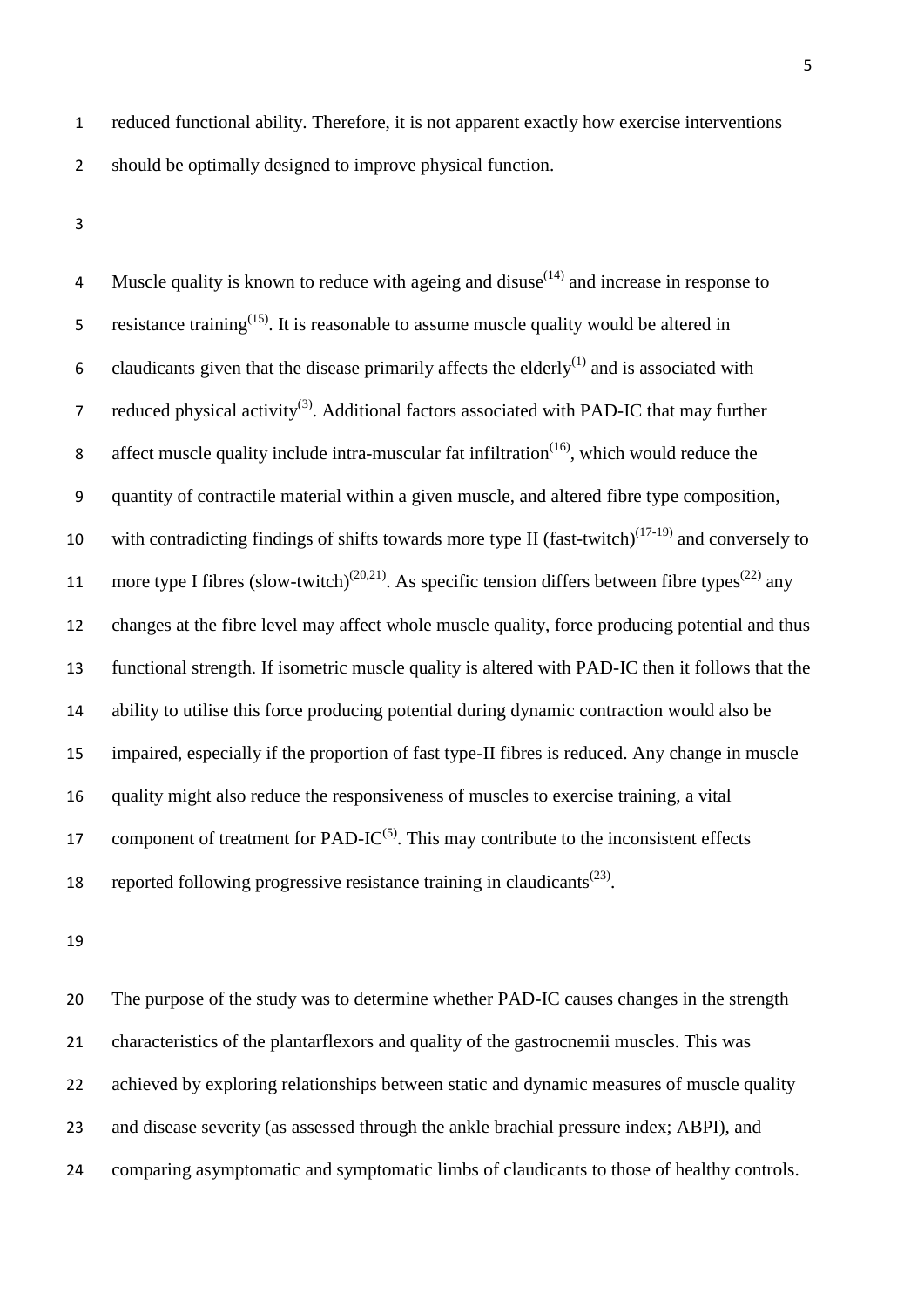To explore the effects of muscle quality on function, correlations were performed between the factors affecting muscle strength and walking endurance (quantified through initial and absolute claudication distances). Our first hypothesis was that increased disease severity would be associated with lower voluntary isometric plantarflexion moments and concentric plantarflexion powers, and that this would be explained by smaller muscle size and reduced static and dynamic muscle quality. Our second hypothesis was that walking endurance would be associated with reduced maximum isometric plantarflexion moment, concentric plantarflexion power, and static and dynamic muscle quality.

## **Methods**

#### *Participants*

 Ethical approval was granted by the National Health Service Research Ethics Committee (REC reference: 11/YH/0335). A total of 22 participants were recruited consisting of 12 claudicants (seven unilateral, five bilateral) and ten healthy controls (Table I). Claudicants were recruited via consultant referral from a local outpatient vascular clinic. Male and female participants aged between 55-80 years who were diagnosed with Rutherford Grade 1 Chronic 17 Limb Ischemia<sup>(24)</sup> with an arterial narrowing of the superficial femoral artery were considered for inclusion. Those with extensive disease were also included, however the primary stenosis identified using vascular imaging was located in the superficial femoral artery for all participants. Healthy controls were recruited from the local community via email and word of mouth. Individuals deemed to have severe or acute cardiovascular, musculoskeletal or pulmonary illness were excluded along with those with a previous lower-limb joint replacement. Any individuals with a history of neurological disorders, stroke, myocardial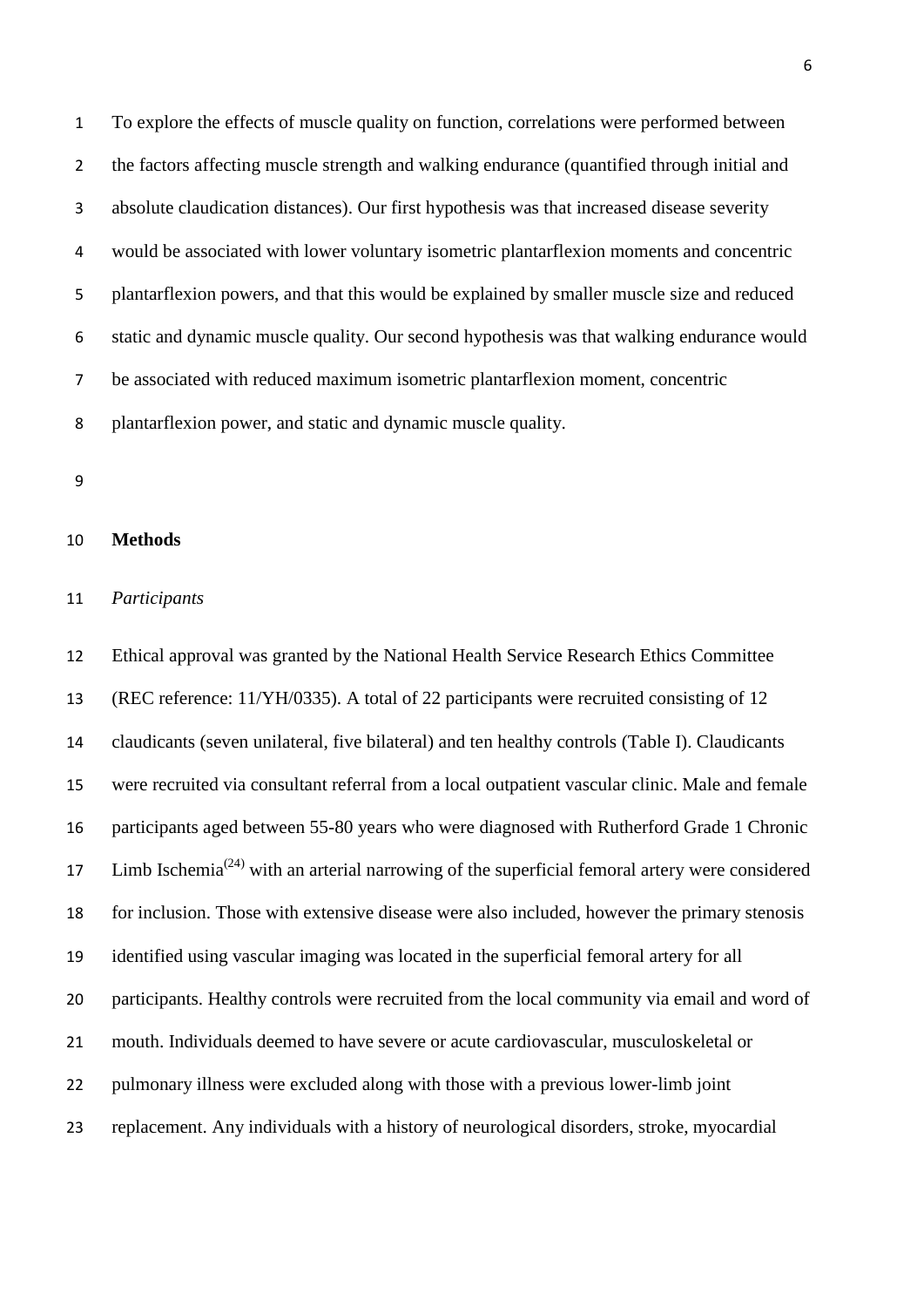infarction or life-limiting diseases, such as cancer, were also excluded. All participants gave written informed consent prior to testing

#### *Disease severity*

 Disease severity was determined using the ankle brachial pressure index/ratio (ABPI). Systolic blood pressure was measured in the posterior tibial and dorsalis pedis arteries of each leg and the brachial pressure of both arms, separately, using a sphygmomanometer cuff and a hand held Doppler instrument (Parks Medical Electronics Inc, Oregon, USA). ABPI measures for both lower limbs were taken pre- and post- a standardised exercise protocol 10 performed on a motorised treadmill (5minutes at 2.5km/h at 10% incline)<sup>(5)</sup>. Those unable to complete 5 minutes were able to stop at the point of maximum claudication pain. In accordance with standard protocol, the ABPI for both legs was then calculated as the higher 13 of the two leg artery pressures normalised to the higher brachial pressure of the two arms<sup>(5)</sup>. The post-exercise ABPI was subsequently used to categorise the limbs of the participants as well as classify disease severity. Any limb with an ABPI <0.9 was classified as claudicating and represents the 'claudicating-limb' group. The asymptomatic limb of the unilateral 17 claudicants was identified  $(ABPI \geq 0.9)$  and represents the 'asymptomatic-limb' group. Control participants also undertook the exercise protocol to determine ABPI values, confirming the absence of PAD-IC.

#### *Walking endurance*

 The 6-minute walk test was modified to be performed on level ground and combined with a 23 pain rating based on the ACSM claudication pain  $scale^{(25)}$ . This method is a reliable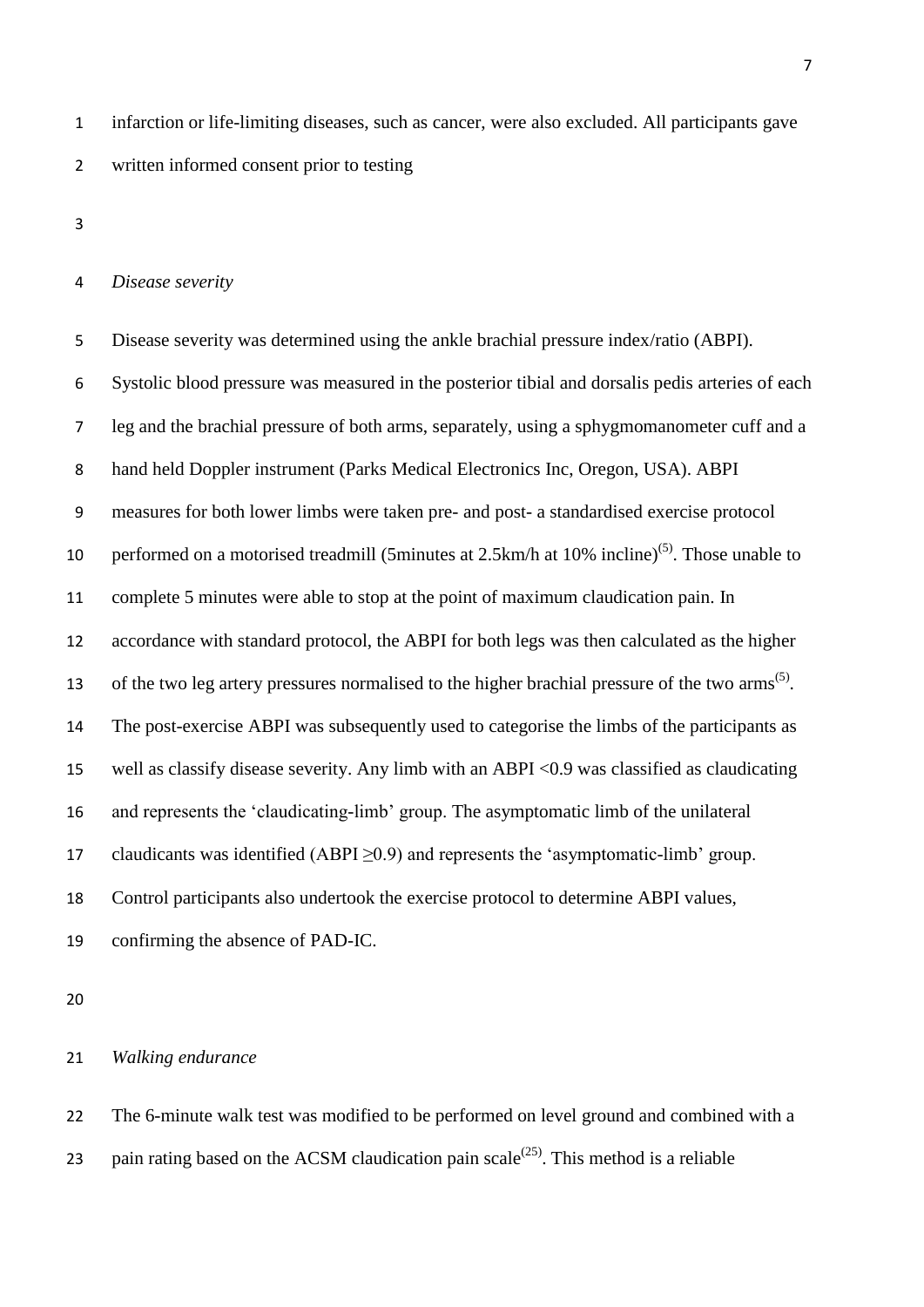1 alternative to treadmill walk tests<sup> $(26)$ </sup> and allows participants to walk for longer than 6-minutes if they are able. Patients walked continuously along a 10m walkway at a self-selected pace and informed the investigator of the level of pain and position on the pain scale every 20m. Initial claudication distance was classed as level 1 on the pain scale and signified the onset of pain. Absolute claudication distance was classed as level 4 on the pain scale, represented maximal pain and signified the end of the test.

## *Experimental protocol*

 The static muscle quality (specific tension) of the combined gastrocnemii muscles was defined as maximal potential Achilles tendon force (equation 1) normalised to the reduced 11 gastrocnemii physiological cross-sectional area (equation  $2^{(2)}$ ;

12 1) Maximal Achilles tendon force = 
$$
\frac{(Joint MVC + Antagonist moment - Soleus moment)^*100}{(Moment arm * Volumtary activation)}
$$

13 2) Reduced gastrocnemii PCsA=
$$
\left(\frac{GLV}{GLFL_{MVC}}\right)
$$
 \*cos· $GL\theta_{MVC}$ + $\left(\frac{GMV}{GMFL_{MVC}}\right)$  \* cos· $GM\theta_{MVC}$ 

 where *PCSA* is physiological cross-sectional area, *GL* is lateral gastrocnemius, *GM* is medial 15 gastrocnemius, *V* is muscle volume,  $FL$  is fascicle length and  $\theta$  is pennation, both quantified during maximum voluntary contraction (MVC).

The methods used to determine each component of these equations are detailed below.

## *Measurements and calculations for maximal Achilles tendon force*

*Joint moment*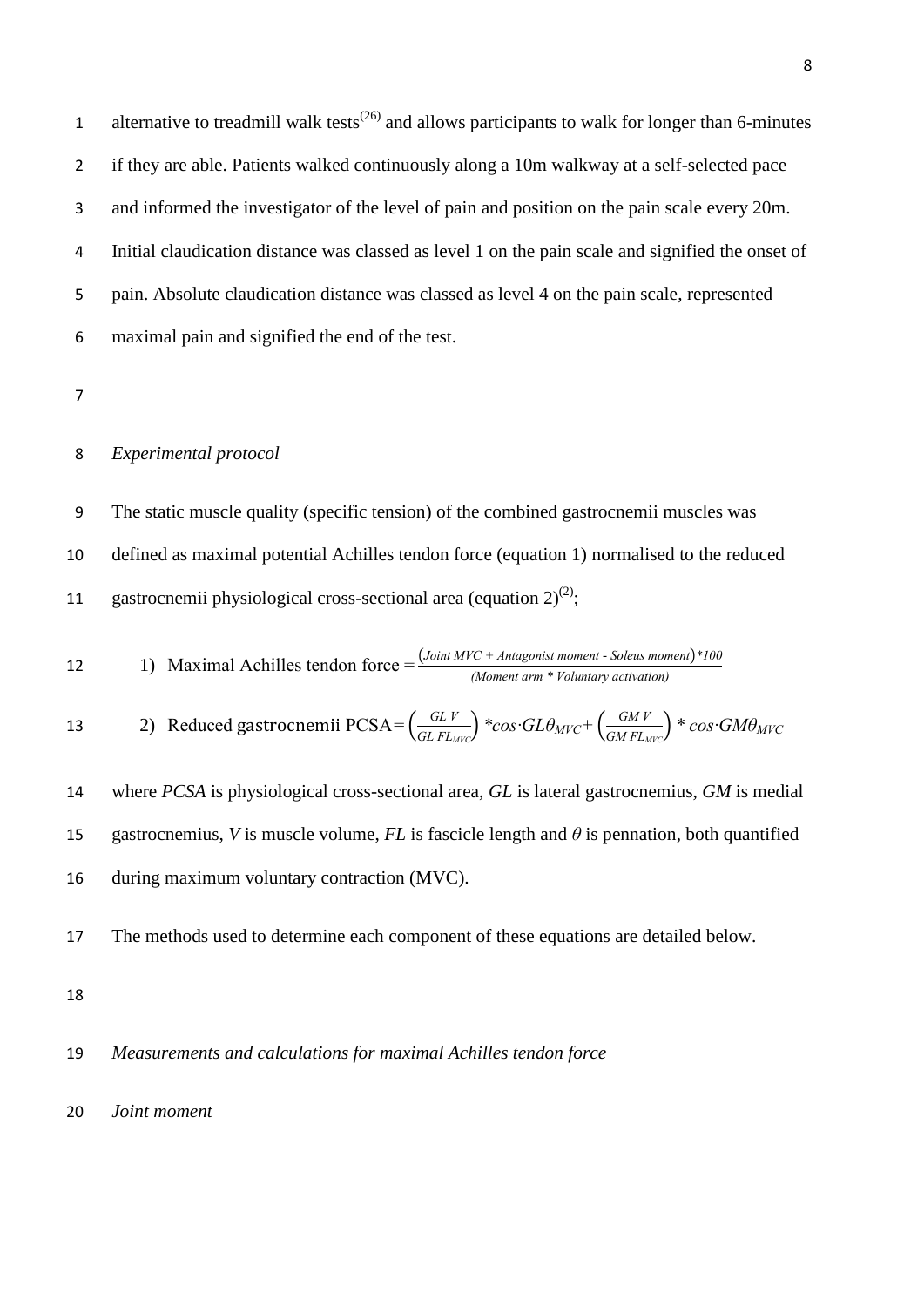Participants were secured into the chair of an isokinetic dynamometer (Biodex System 3, Biodex Medical Systems Inc, New York, USA), sat in an upright position with their hip 3 flexed  $(85^{\circ})$ , knee extended  $(0^{\circ})$  and the lateral malleolus aligned with the centre of rotation of the dynamometer arm during muscle contraction. To ensure isometric muscle strength of the gastrocnemii muscles was measured at the optimum joint angle, MVCs were elicited at 10° intervals from maximum plantarflexion to maximum dorsiflexion. Verbal encouragement was given throughout all trials. Three maximal isometric plantarflexion contractions were performed at each joint angle and the peak gravity corrected joint moment was taken forward for further analysis. For all participants, peak joint moment was achieved at maximum 10 dorsiflexion, which was consistent with healthy populations<sup> $(28)$ </sup>. All further trials to establish voluntary and antagonist activation, soleus contribution, fascicle length and pennation were performed in this joint position.

#### *Antagonist co-activation*

 The contribution of antagonist muscle activity to the measured joint moment was estimated from the surface electromyography (EMG) (Telemyo 2400T, Noraxon, Arizona, USA) of the tibialis anterior, to represent the ankle dorsiflexors. Electrode placement and skin preparation 18 were according to standardised guidelines<sup> $(29)$ </sup>. The EMG of the tibialis anterior was recorded at 2000Hz synchronously with joint moments during the isometric plantarflexion contractions (working as an antagonist) and then combined with the EMG-moment relationship during dorsiflexion contractions (working as an agonist) to estimate the antagonist co-activation 22 moment<sup>(27)</sup>.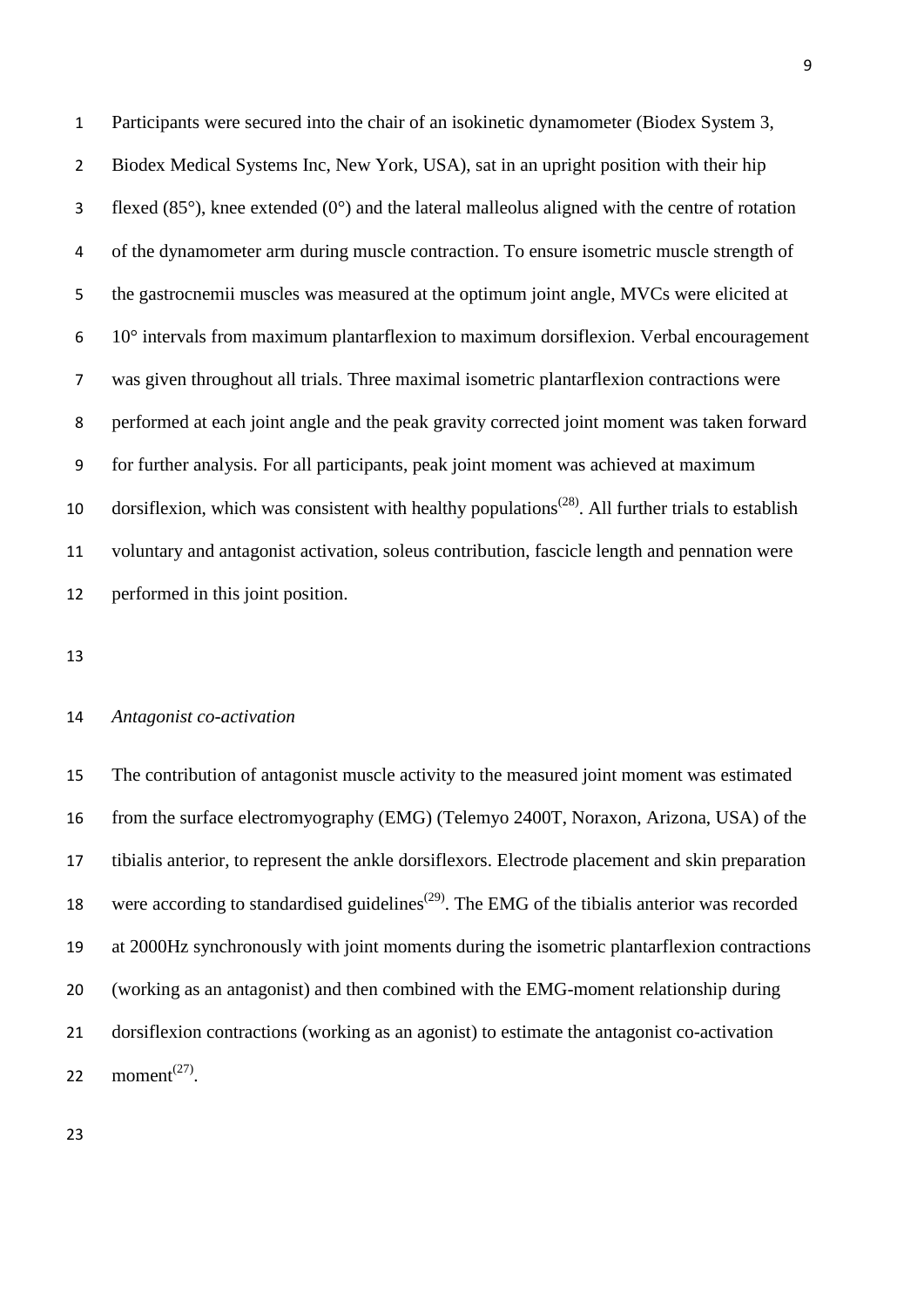#### *Soleus contribution*

The contribution of soleus to plantarflexion moment was quantified with additional

plantarflexion contractions with the knee flexed where gastrocnemii muscle does not

4 contribute to the measured joint moment<sup> $(28)$ </sup>. Activation changes between the two positions were corrected using the EMG-moment relationship in two joint configurations using

equation 3;

3) Soleus moment Knee 0°= *Soleus moment Knee 90°\* Soleus EMG Knee 0° Soleus EMG Knee 90°*

## *Activation capacity*

 The level of muscle activation achieved during voluntary contraction was calculated using the 11 interpolated twitch technique<sup>(30)</sup>. Percutaneous neuromuscular electrical stimulation (200  $\mu$ s pulse duration, 400 V; Digitimer model DS7AH, Welwyn Garden City, UK) was used to evoke involuntary twitches of the plantarflexor muscles. Maximal current intensity was determined by progressively stimulating the calf with electrical twitches of increasing current steps of 50 mA until further increments in current did not increase joint torque. Once this level was established, a superimposed twitch was evoked at the point of isometric MVC and a resting twitch was applied approximately 3 s afterwards. This was repeated during three trials at peak joint angle. The percentage of voluntary activation was calculated using equation  $4^{(31)}$ :

20 4) Voluntary activation=
$$
\left(I - \frac{Superimposed twitch}{Resting twitch}\right) x 100
$$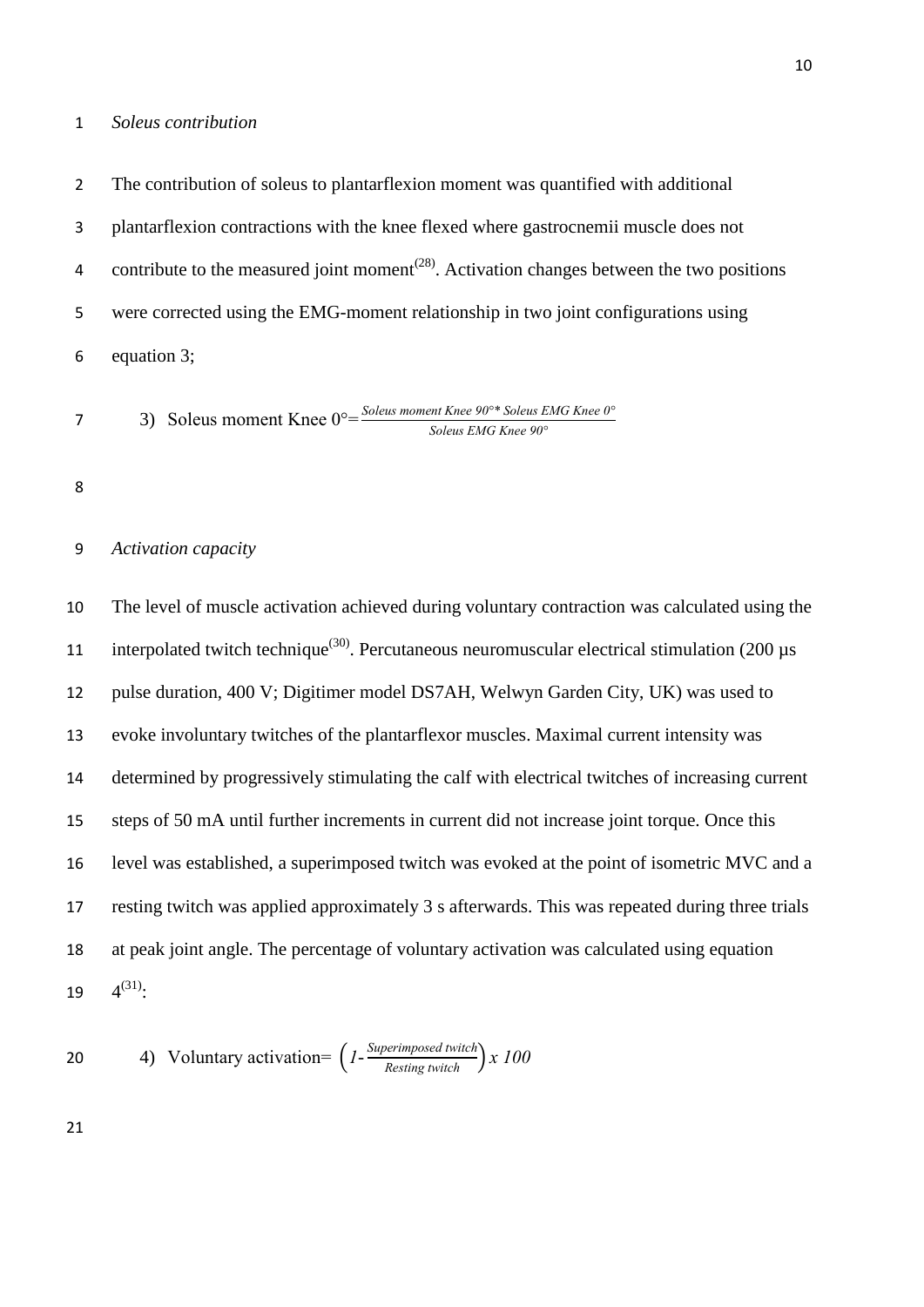#### *Measurement of moment arm length*

2 Achilles tendon moment arm length was calculated using the tendon travel method $^{(32)}$  and using ultrasound imaging (50-mm probe length, MyLab50 x-vision, Esaote Biomedica, Genoa, Italy) to quantify linear myotendinous junction displacement.

# *Measures of muscle size at rest and architecture during MVC*

 Participants were asked to lie prone on a plinth with their ankle plantarflexed and supported on the bed with the musculature relaxed. To quantify lateral and medial gastrocnemius muscle volume, serial transverse ultrasound images of each muscle were overlaid to reconstruct a full anatomical cross-sectional area at 25, 50 and 75 % of muscle length. Muscle volume was then calculated using the anatomical cross-sectional area's and muscle length by considering each muscle as two cones at either end of two truncated cones which is 13 a reliable and valid alternative to MRI imaging<sup> $(15)$ </sup>. Lateral and medial gastrocnemius volume were combined for total gastrocnemii muscle volume.

 Optimum fascicle length and pennation angle during MVC were measured from synchronised sagittal-plane ultrasound video-recordings of the muscle belly of lateral and medial gastrocnemius , captured at 25Hz. The frame corresponding to peak tendon force was extracted for each muscle during three separate MVC trials and analysed in ImageJ (version 20 1.44, NIH, USA)<sup>(27)</sup>.

*Measures of dynamic muscle quality*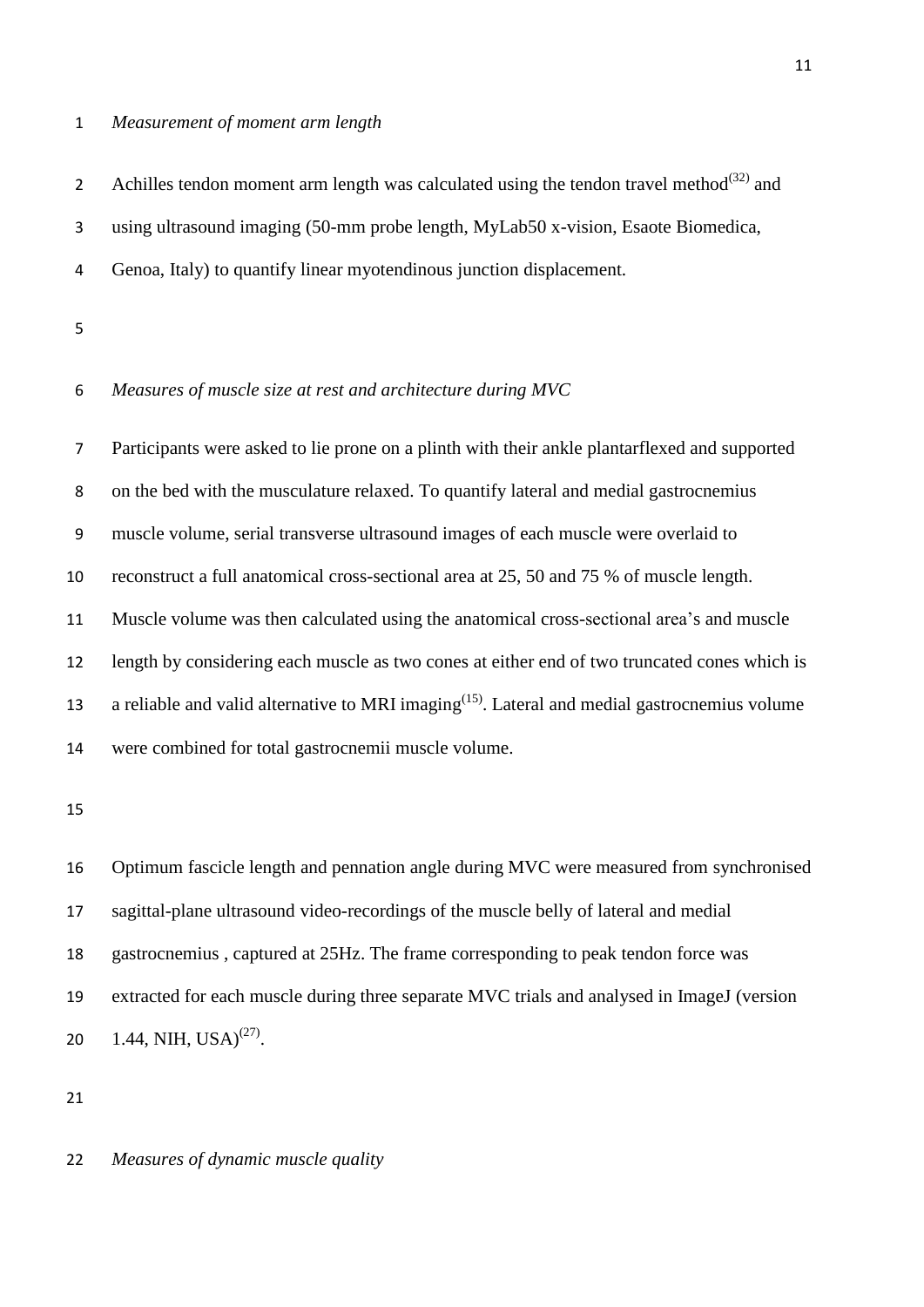Isokinetic plantarflexion joint power was measured across the participants' full range of 2 motion at angular velocities of 60, 90, 120 and 180 $\degree$ /s in the same dynamometer set up described above. These velocities were selected to represent the range of joint speeds 4 experienced during gait<sup>(33)</sup>. Five concentric contractions were performed at each velocity. Peak power from each trial was recorded and the power-velocity profile constructed. The volume-normalised power-velocity relationship was established by normalising power at each velocity to gastrocnemii muscle volume, since the relative size of the gastrocnemii 8 muscles and the soleus remain constant with ageing<sup> $(34)$ </sup>. Dynamic muscle quality was defined as peak power normalised to gastrocnemii muscle volume. Adequate rest (>1 min) was provided between trials.

## *Statistical analysis*

13 A linear relationship exists between advancing age and dynamic muscle quality<sup>(35)</sup> therefore a Pearson's partial product-moment correlation was performed to control for the influence of age and assess relationships between disease severity (as assessed by ABPI), walking endurance (as assessed by initial and absolute claudication distance) and gastrocnemii physiological cross-sectional area, volume and measures pertaining to static and dynamic muscle quality.

 A one-way ANOVA was conducted to determine if significant between differences existed between the claudicating-limb and asymptomatic-limb groups and healthy controls. Data were assessed for normality,using Shapiro-Wilk's test for normality, and for outliers through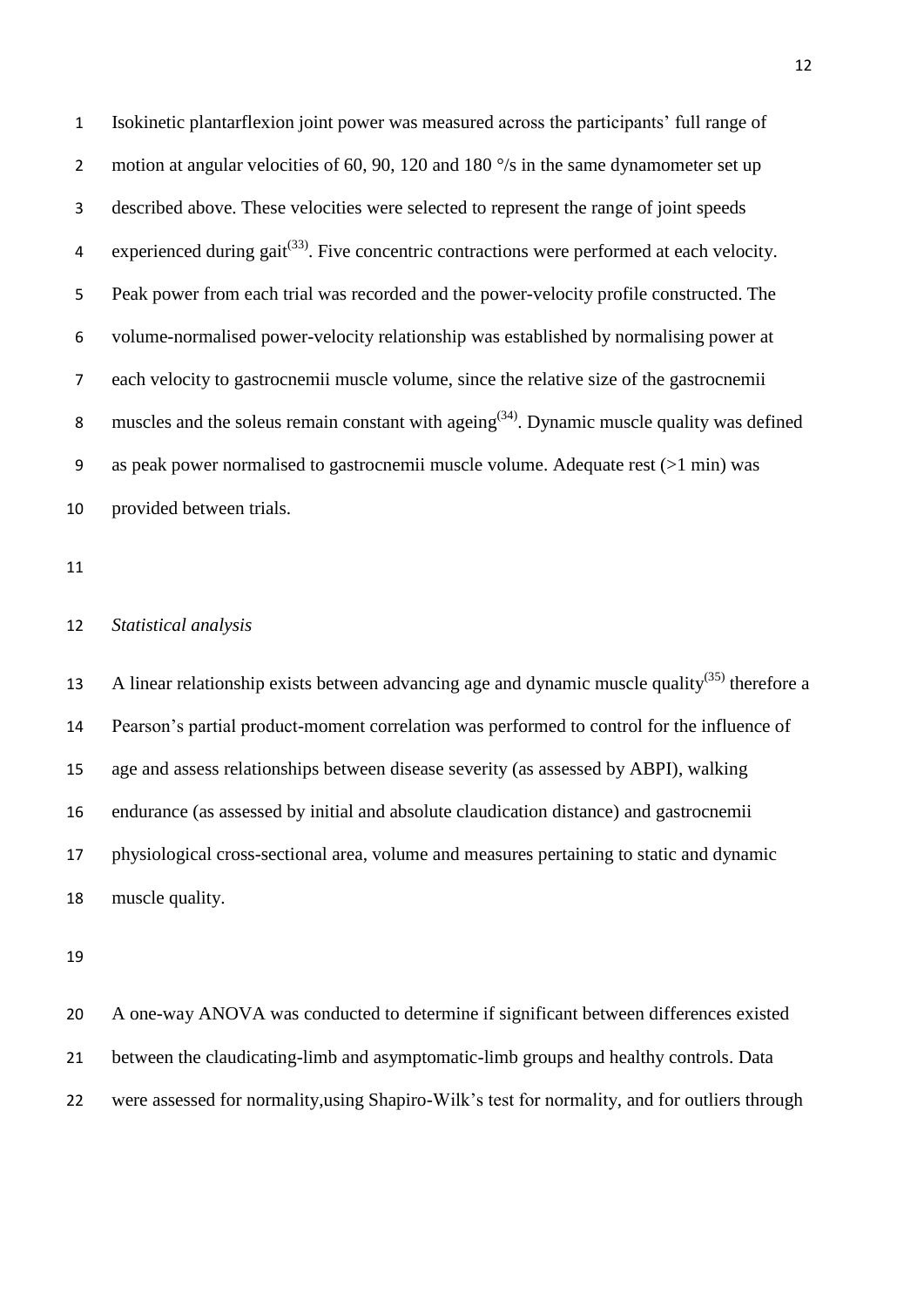box plot analysis. Sidak post-hoc was applied when appropriate. Mann-Whitney *U* tests were performed for non-parametric measures.

 For all statistical tests, significance was accepted at P≤.05 and trends were accepted at P<.10. For correlation and regression analyses, a moderate relationship was accepted as R=.40–.59, a 6 strong relationship was accepted as  $R = 60 - 79$  and a very strong relationship was accepted as  $R = .80 - 1^{(36)}$ . Since low ABPI values indicate high disease severity a positive relationship indicates a decrease in the respective parameter with worsening disease.

## **Results**

 No significant differences were found between groups in height (P=.230) or mass (P=.167) (Table I). Whilst age and gender were not exactly matched between groups, the between group age-difference (~5years) was not statistically significant and likely too small to have 14 influenced our results<sup> $(35)$ </sup> and there is no reason to believe gender differences influenced our 15 measures of muscle quality<sup> $(27)$ </sup>. Between-group differences in ABPI were consistent with disease presentation. One participant (unilateral claudicant) had type II diabetes that was being managed by diet intervention only. Inspection of this data, in comparison to the full claudicant cohort, revealed adaptations that were in keeping with those with similar ABPI values and of similar ages. We do not believe that, for this individual participant, diabetes was a confounding factor.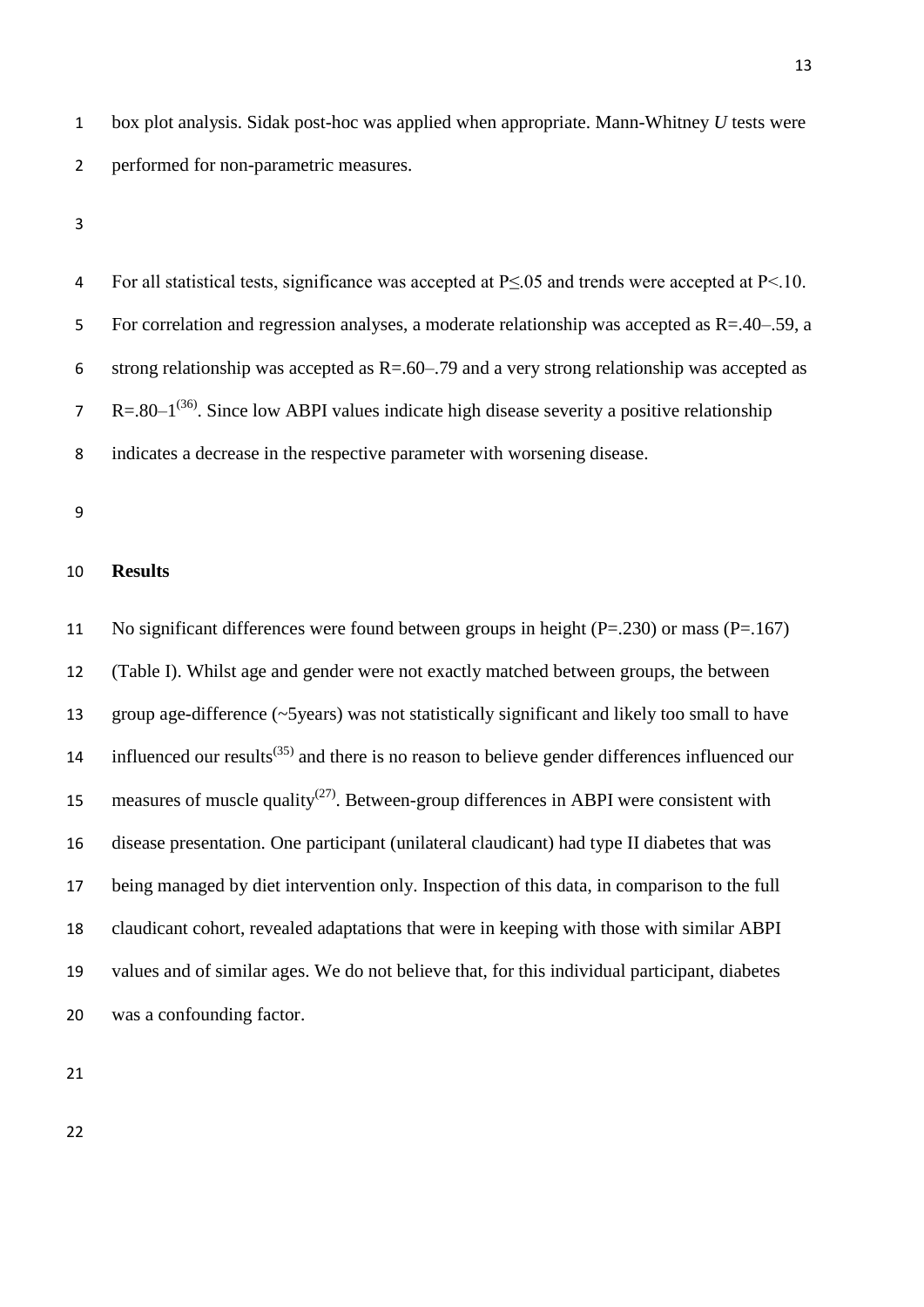1 **Table I.** Participant characteristics. Data are presented as group mean (SD) unless otherwise

|                                    | <b>Claudicating-</b> | Asymptomatic-  | <b>Healthy</b> |
|------------------------------------|----------------------|----------------|----------------|
|                                    | limb                 | limb           | control        |
| #                                  | 12                   | $\overline{7}$ | 10             |
| % Males                            | 75                   | 57             | 40             |
| Age (years)                        | 65.0(6.7)            | 66.1 $(7.5)$   | 61.6(3.6)      |
| Height $(m)$                       | 1.71(0.08)           | 1.69(0.10)     | 1.66(0.09)     |
| Mass (Kg)                          | 81.5 (18.2)          | 82.3 (21.1)    | 72.3 (10.9)    |
| <b>BMI</b> ( $\text{Kg/m}^2$ )     | 27.7(5.1)            | 28.5(4.8)      | 26.1(3.7)      |
| <b>ABPI</b> pre-exercise           | 0.81(0.23)           | 1.01(0.16)     | 0.99(0.10)     |
| <b>ABPI</b> post-exercise          | 0.55(0.21)           | 0.90(0.06)     | 1.00(0.13)     |
| Initial claudication distance (m)  | 105(45)              | N/A            | N/A            |
| Absolute claudication distance (m) | 265 (136)            | N/A            | N/A            |
| % Hypertension                     | 50                   | 43             | 10             |
| % Hypercholesterolemia             | 58                   | 71             | 20             |
| % past smokers                     | 58                   | 57             | 30             |
| % present smokers                  | 42                   | 43             | $\theta$       |

2 stated. BMI – Body mass index, ABPI – Ankle brachial pressure index.

3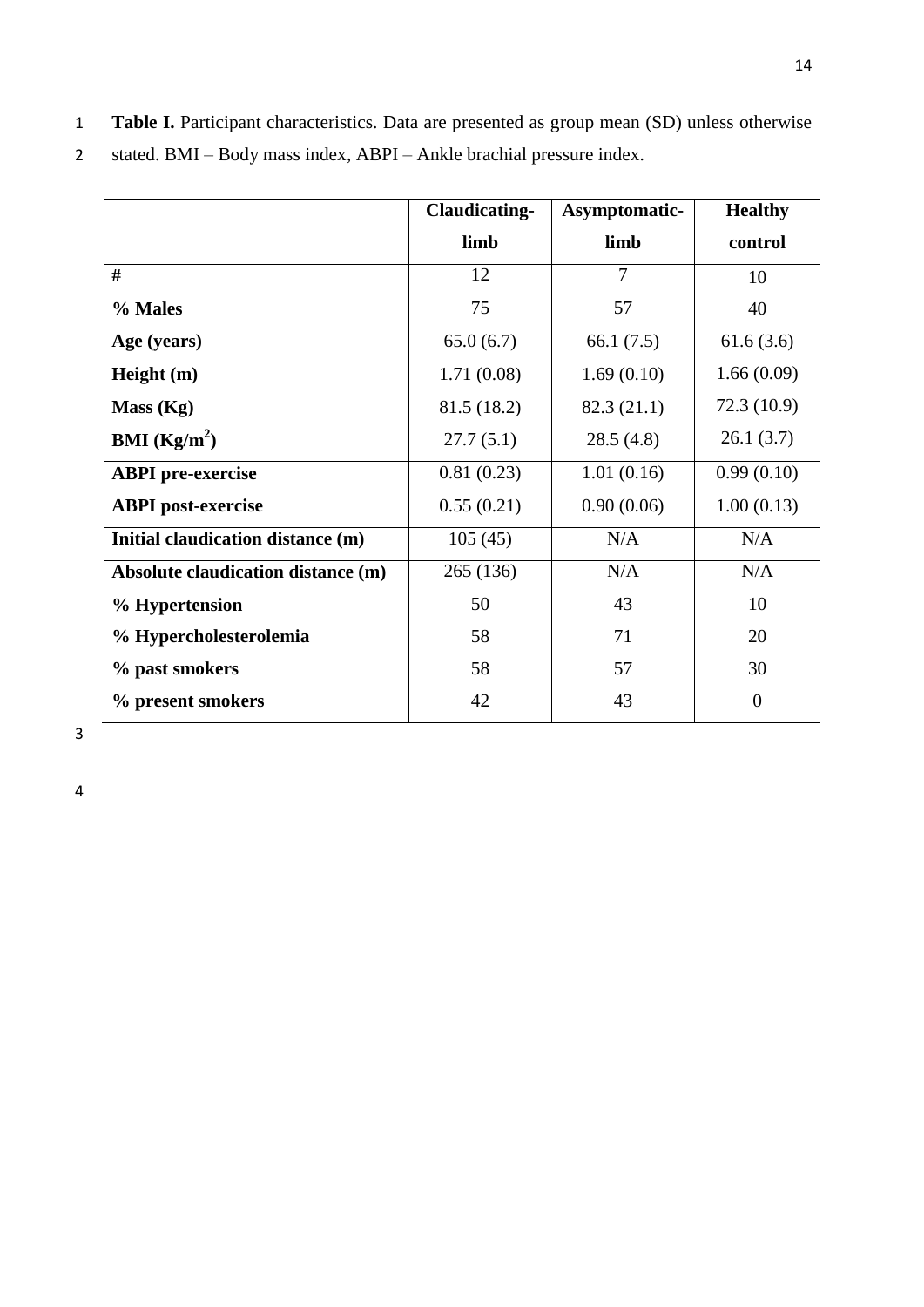#### *Correlations*

 Increased disease severity was not associated with any change in isometric MVC joint moment or static muscle quality, but was significantly correlated with reduced power at 120°/s and reduced power/volume at 120°/s and 180°/s, the latter being defined as significantly reduced dynamic muscle quality (all R and p values are presented in Tables II, and III). A trend was observed for smaller gastrocnemii physiological cross-sectional area

with higher disease severity (P=.073) (Table II).

 Shorter initial and absolute claudication distance were associated with larger gastrocnemii muscle volume, lower activation capacity and reduced dynamic muscle quality. Shorter absolute claudication distance was also correlated with reduced static muscle quality and shorter moment arm lengths (all R and p values are presented in Tables II and III). Trends towards an association existed between shorter absolute claudication distance and reduced 14 tendon force  $(P=.053)$  (Table II).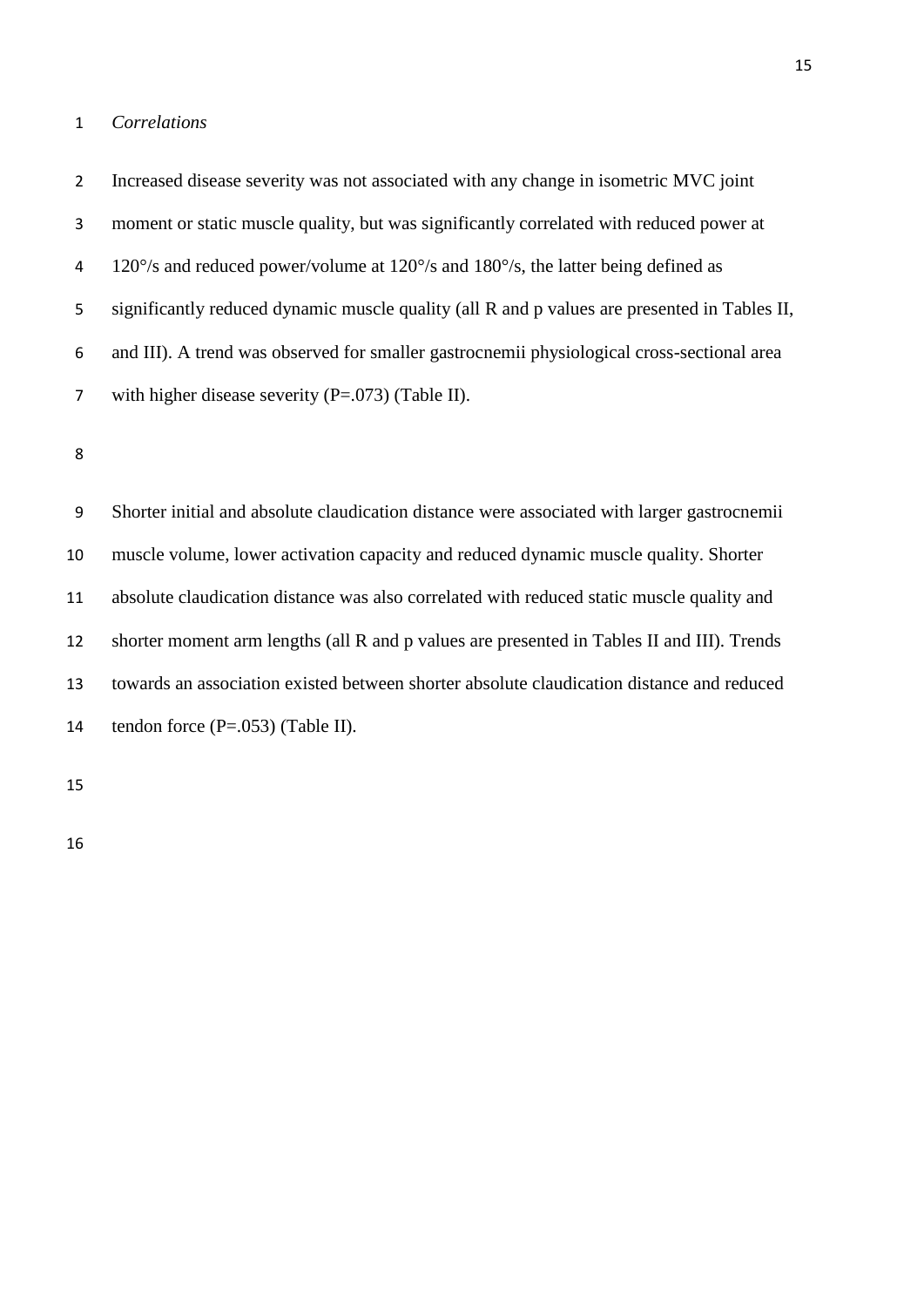3 significance (P≤.05) and light shaded values represent those demonstrating trends towards significance (P<.10).

|             |              | <b>MVC</b>                    | <b>Soleus</b><br>contribution                 | <b>Activation</b><br>capacity   | <b>Moment</b> arm | <b>Tendon force</b> |
|-------------|--------------|-------------------------------|-----------------------------------------------|---------------------------------|-------------------|---------------------|
| <b>ABPI</b> | Correlation  | .055                          | $-.048$                                       | $-.312$                         | $-.377$           | .198                |
|             | Significance | .847                          | .865                                          | .258                            | .165              | .480                |
| ICD         | Correlation  | $-.161$                       | $-.419$                                       | .589                            | $-.424$           | .091                |
|             | Significance | .566                          | .120                                          | .021                            | .116              | .747                |
| <b>ACD</b>  | Correlation  | .188                          | $-.277$                                       | .514                            | $-0.668$          | .508                |
|             | Significance | .502                          | .318                                          | .050                            | .007              | .053                |
|             |              | <b>Gastrocnemii</b><br>volume | <b>Gastrocnemii</b><br>reduced<br><b>PCSA</b> | <b>Static muscle</b><br>quality |                   |                     |
| <b>ABPI</b> | Correlation  | $-.368$                       | .475                                          | $-.009$                         |                   |                     |
|             | Significance | .117                          | .073                                          | .976                            |                   |                     |
| <b>ICD</b>  | Correlation  | $-.858$                       | $-.386$                                       | .353                            |                   |                     |
|             | Significance | .000                          | .156                                          | .257                            |                   |                     |
| <b>ACD</b>  | Correlation  | $-.851$                       | $-.079$                                       | .632                            |                   |                     |
|             | Significance | .029                          | .779                                          | .011                            |                   |                     |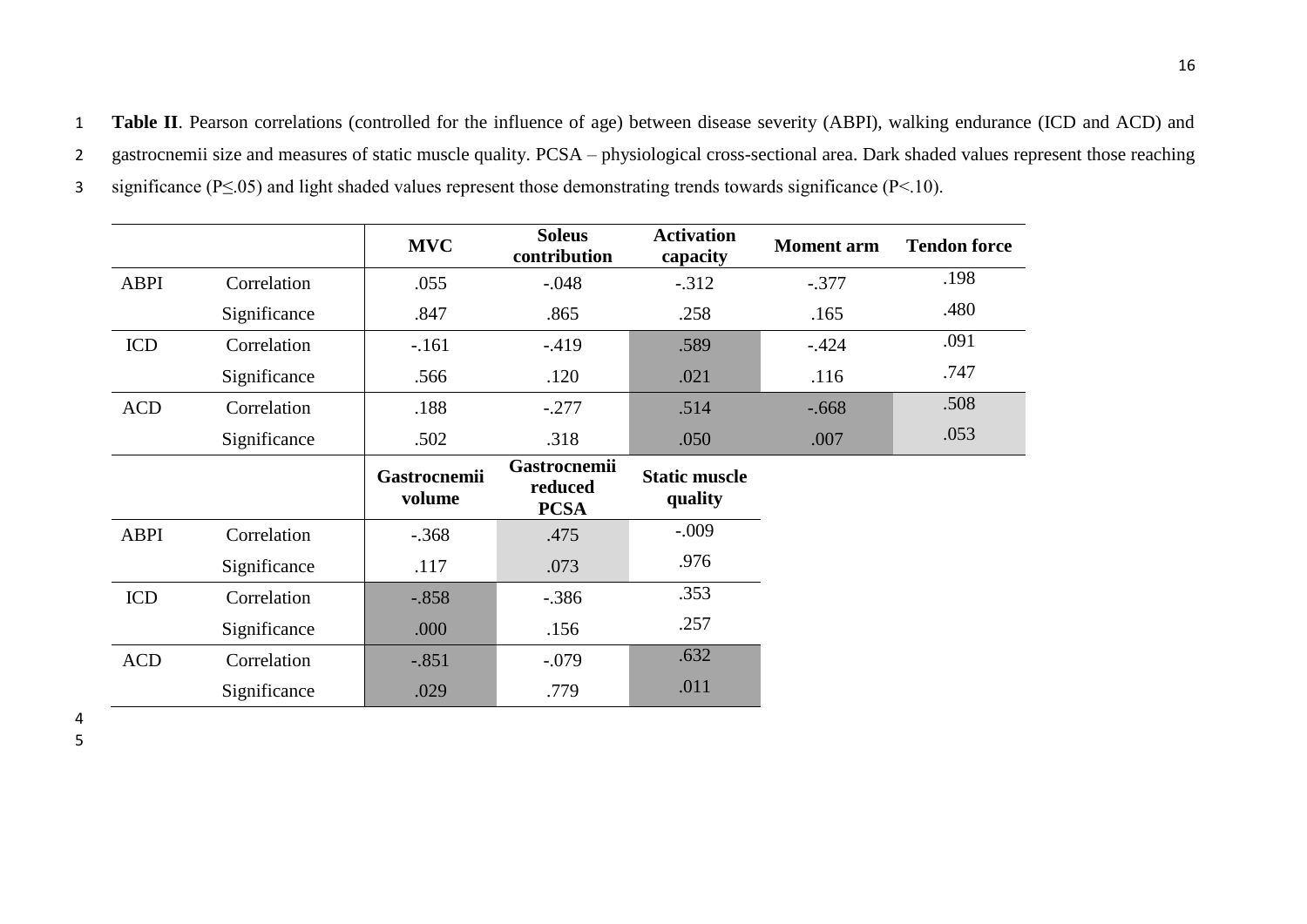|             | <b>Power</b>        | $60^{\circ}/s$ | $90^{\circ}/s$ | $120^{\circ}/\mathrm{s}$ | $180^{\circ}/\mathrm{s}$ |
|-------------|---------------------|----------------|----------------|--------------------------|--------------------------|
| <b>ABPI</b> | Correlation         | .071           | .375           | .674                     | .375                     |
|             | Significance        | .803           | .398           | .012                     | .168                     |
| <b>ICD</b>  | Correlation         | $-.256$        | $-.277$        | $-.123$                  | $-.368$                  |
|             | Significance        | .357           | .318           | .688                     | .177                     |
| <b>ACD</b>  | Correlation         | $-.007$        | $-148$         | .064                     | $-.262$                  |
|             | Significance        | .981           | .598           | .836                     | .346                     |
|             | <b>Power/Volume</b> | $60^{\circ}/s$ | $90^{\circ}/s$ | $120^{\circ}/\mathrm{s}$ | $180^{\circ}/\mathrm{s}$ |
| <b>ABPI</b> | Correlation         | .174           | .323           | .716                     | .541                     |
|             | Significance        | .600           | .240           | .006                     | .037                     |
| <b>ICD</b>  | Correlation         | .418           | .364           | .408                     | .689                     |
|             | Significance        | .121           | .182           | .166                     | .006                     |
| <b>ACD</b>  | Correlation         | .421           | .263           | .372                     | .550                     |

Significance 1.118 .344 .211 .042

1 **Table III**. Pearson correlations (controlled for the influence of age) between disease severity (ABPI), walking endurance (ICD and ACD) and 2 measures of dynamic muscle quality. Dark shaded values represent those reaching significance (P≤.05).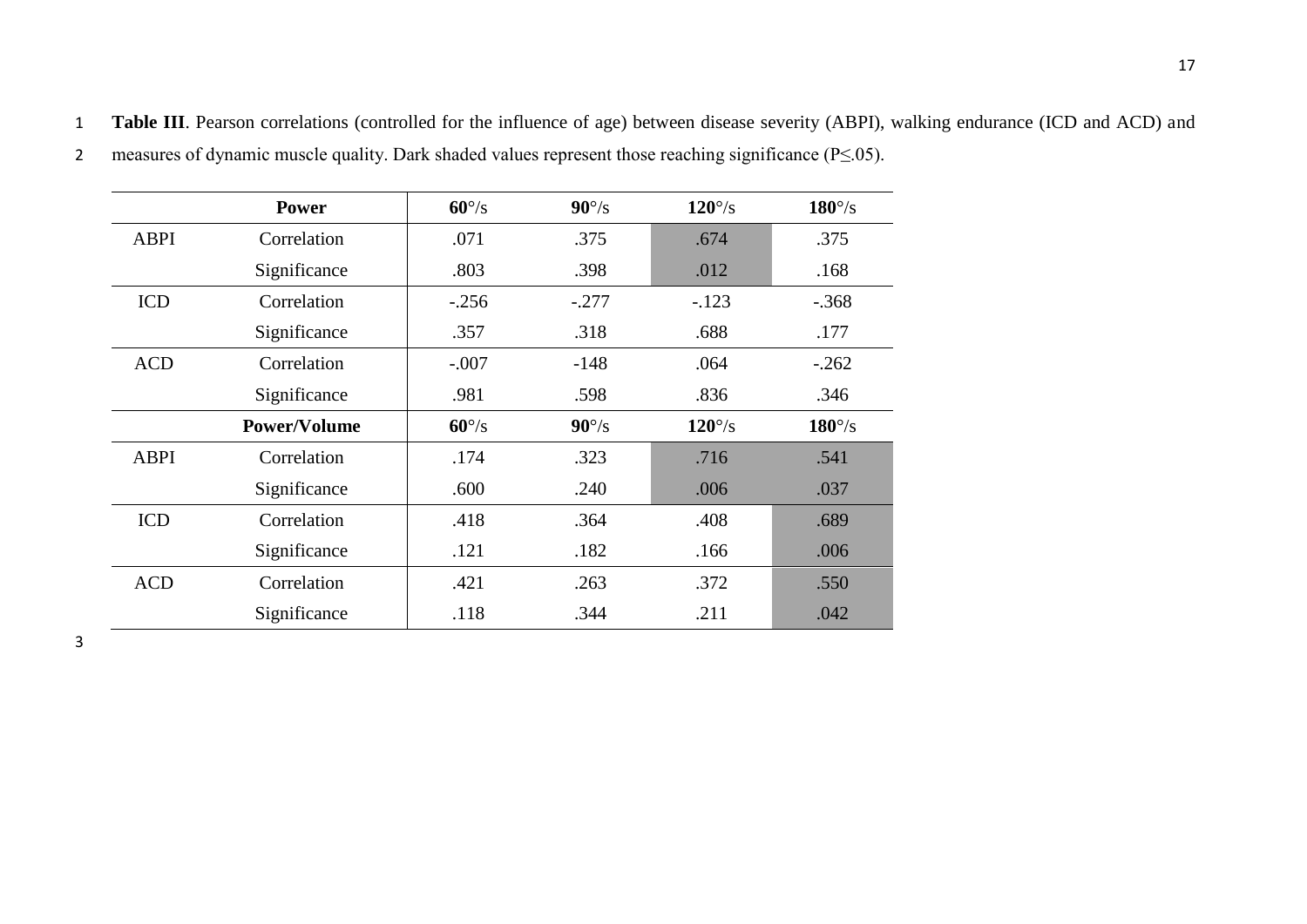# *Between group comparisons*

 There were no differences between groups in isometric joint MVC, however the soleus contribution to this joint moment was significantly greater in both the claudicating-limb and asymptomatic-limb groups than in healthy controls (P=.008 and P=.012, respectively). The claudicating-limb group demonstrated trends towards reduced static muscle quality compared 6 to healthy controls  $(P=.084)$  (Table IV).

| 8  | At 120 $\degree$ /s the asymptomatic-limb group demonstrated trends towards reduced power (P=.071) |
|----|----------------------------------------------------------------------------------------------------|
| 9  | with similar trends observed at $180^{\circ}/s$ in the claudicating-limb group compared to healthy |
| 10 | controls $(P=100)$ . When normalised to gastrocnemii muscle volume, the asymptomatic-limb          |
| 11 | group had significantly reduced power/volume at $120^{\circ}/s$ (P=.036) compared to healthy       |
| 12 | controls and both the asymptomatic-limb ( $P=.023$ ) and claudicating-limb ( $P=.017$ ) groups     |
| 13 | had significantly reduced power/volume at 180°/s (dynamic muscle quality) (Figure 1).              |
|    |                                                                                                    |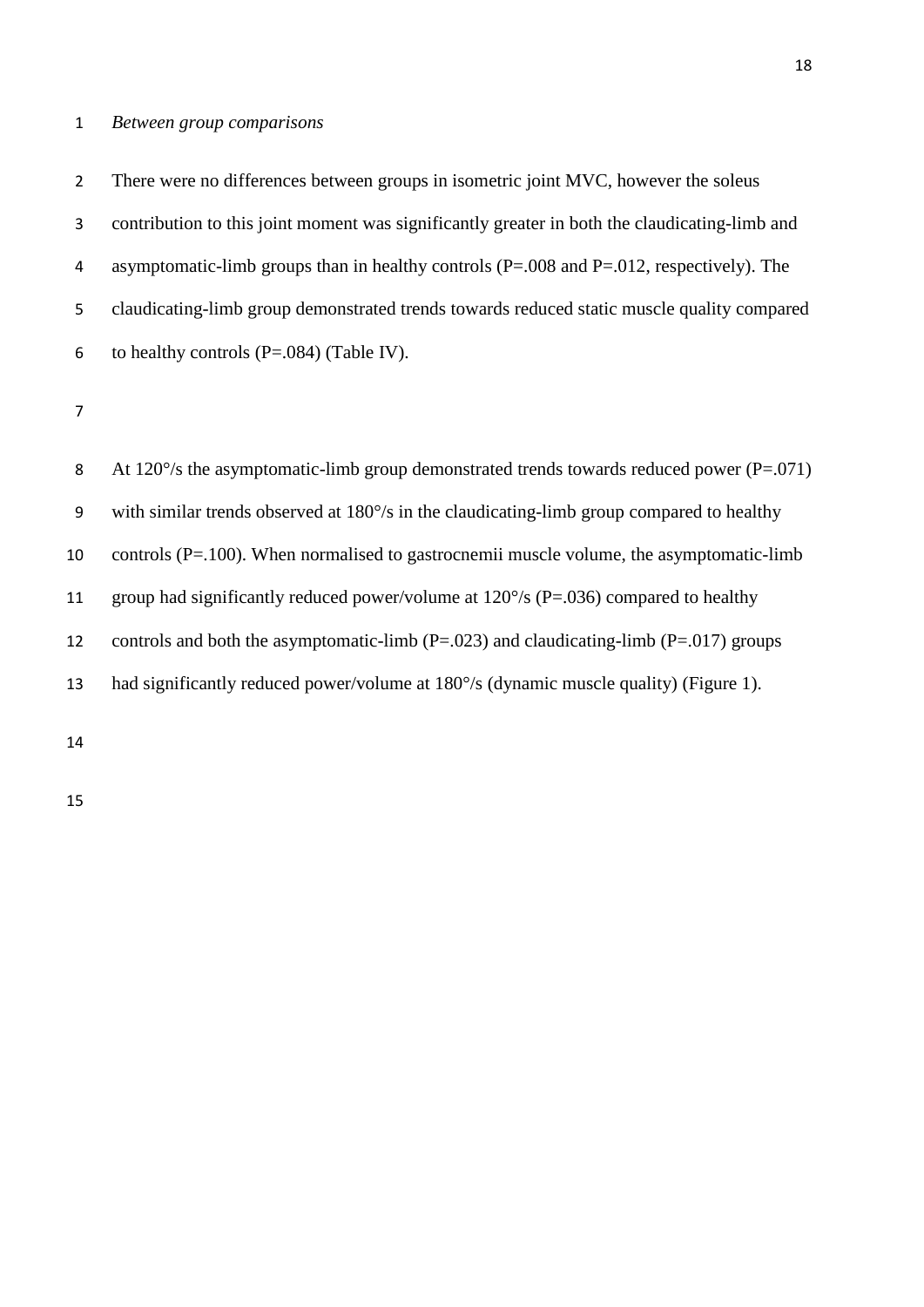|                                              | <b>Claudicating-</b><br>limb | Asymptomatic-<br>limb | <b>Healthy control</b> |
|----------------------------------------------|------------------------------|-----------------------|------------------------|
| MVC (Nm)                                     | 120.6(32.5)                  | 121.7(36.1)           | 127.5 (34.3)           |
| Antagonist co-activation (%)                 | 2.74(2.2)                    | 2.35(2.5)             | 2.01(1.85)             |
| Plantarflexor moment (Nm)                    | 123.4 (31.8)                 | 124.0(35.4)           | 130.0(36.9)            |
| Soleus contribution $(\%)$                   | $62.7 (6.3)^{Co}$            | 62.1 $(1.4)^{C_0}$    | 55.6(7.9)              |
| Gastronemii moment (Nm)                      | 45.1(10.3)                   | 46.9(13.3)            | 58.1 (20.2)            |
| Activation capacity (%)                      | 90.7(6.5)                    | 87.9 (7.8)            | 90.4(4.6)              |
| Gastrocnemii moment at 100% (Nm)             | 49.6 (10.7)                  | 53.5(15.5)            | 64.7 (24.4)            |
| Moment arm (cm)                              | 3.44(0.58)                   | 3.71(0.76)            | 3.24(0.58)             |
| Tendon force (N)                             | 1500.2 (471.8)               | 1506.9 (431.2)        | 2001.7 (722.7)         |
| Muscle size and static quality               |                              |                       |                        |
| Gastrocnemii volume $\text{cm}^3$ )          | 267.4 (71.5)                 | 249.8 (51.1)          | 243.1 (71.3)           |
| Gastrocnemii reduced PCSA (cm <sup>2</sup> ) | 55.4 (9.8)                   | 54.0(14.1)            | 58.1 (12.0)            |
| Static muscle quality $(N/cm2)$              | 27.1 $(6.6)^{\text{Co}}$     | 28.8(8.3)             | 34.5 (10.4)            |

 $\overline{C}$  Cl = vs Claudicating-limb group,  $\overline{A}$  = vs Asymptomatic-limb group  $\overline{C}$  o = vs Healthy control 5 group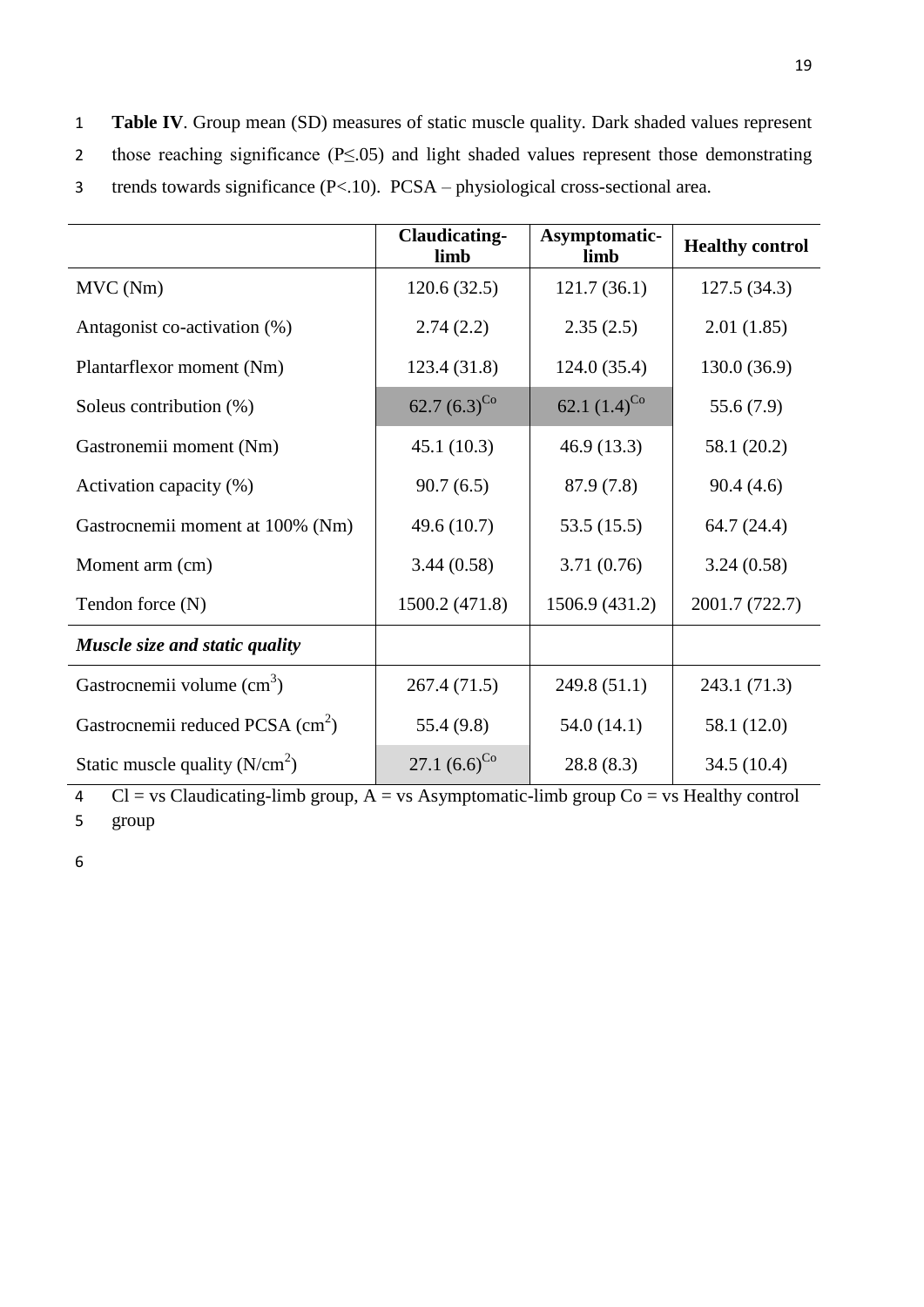

**Figure 1**. Group mean power-velocity (a) and normalised power-velocity (b) profiles for claudicating-limb ( $\blacktriangle$ ), asymptomatic-limb ( $\triangle$ ) and healthy controls ( $\Box$ ). Dark shaded values represent those reaching significance (P≤.05) and light shaded values represent those demonstrating trends towards significance  $(P<.10)$ . Cl = vs Claudicating-limb group,  $A = vs$  Asymptomatic-limb group  $Co = vs$  Healthy control group.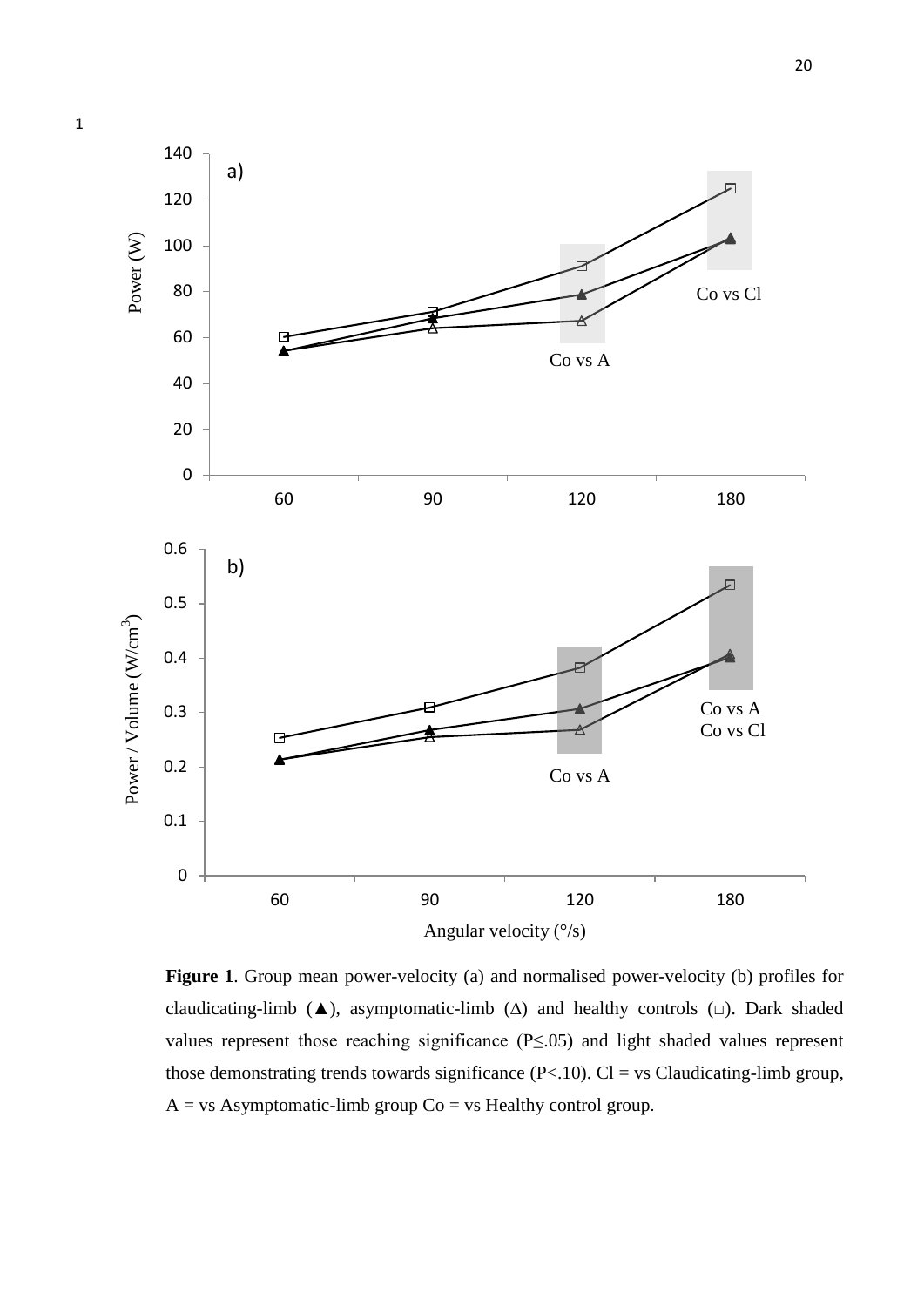#### **Discussion**

 The aim of the study was to investigate the effects of peripheral arterial disease and intermittent claudication (PAD-IC) on the strength, power, size and *in vivo* whole muscle quality of the plantarflexors. We found no effects of disease on external measures of "strength" during static or low speed contractions, but the claudicants relied on the predominantly type I-fibred soleus to develop overall strength more than healthy controls. Significant strength differences between claudicants and controls were apparent during higher 8 speed  $(\geq 120^{\circ}/s)$  contractions. These data support our hypotheses that the dynamic muscle quality of claudicants was reduced compared to healthy controls, and this was associated with poorer walking endurance. These novel findings suggest that impaired muscle quality and a greater reliance on the soleus muscle contribute to reduced dynamic strength of claudicants at high speeds, which in turn contributes to the impaired functional ability seen in this population.

 Previous studies investigating plantarflexor strength in individuals with PAD-IC are 16 inconsistent<sup> $(8-10)$ </sup> and comparisons between studies are confounded by differing methods of strength assessment. This study quantified plantarflexor strength across a range of contraction speeds, and observed no between-group differences at low velocities. However, the power generating capacity of the claudicants was 13-26% lower than controls at speeds of 120- 180°/s. Interestingly, this was the case for both claudicating-limb and asymptomatic-limb groups. This indicates either the presence of systemic effects of ischemia in the 'asymptomatic'-limb or that deleterious adaptations were driven by the relative inactivity caused by the symptomatic limb. Isometric plantarflexor strength has previously been 24 reported as a strong predictor of mortality in men with PAD-I $C^{(11,12)}$ ; however the current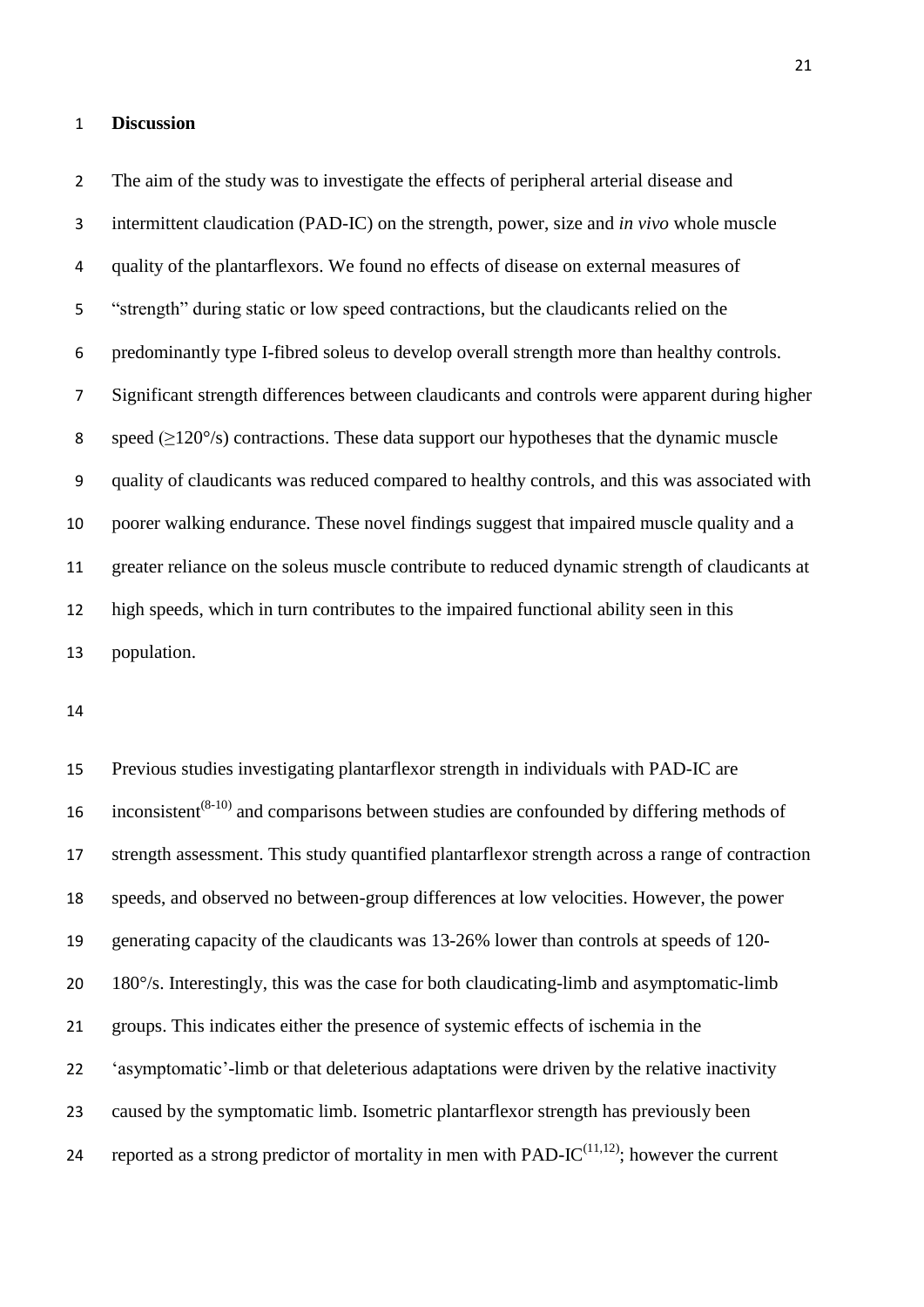data suggest that dynamic contractions at higher velocities may be more sensitive to 2 functional deteriorations, which was not apparent in previous sub-group analyses<sup>(37)</sup>. Future functional assessments and measures of plantarflexor strength should consider the use of dynamic, concentric tests in order to detect strength losses early in diagnosis and to identify those with greater strength impairments.

 Whilst voluntary joint moments and powers are simple and time-efficient measures, they do not provide information regarding the underlying mechanisms contributing to the externally measured strength. Despite minimal between-group differences in isometric MVC, a substantially lower (25%, but non-significant) tendon force was found in both claudicating- limb and asymptomatic-limb groups compared to controls. Combined with similar physiological cross-sectional areas, this led to a trend towards reduced static muscle quality (21%) in the claudicating-limb group, and a non-significant reduction of 16% in the asymptomatic-limb group, compared to controls. These effects were not mirrored in the correlations with ABPI, suggesting other stimuli must exist, such a physical activity levels, to drive these reductions in static gastrocnemii muscle quality of claudicants.

 The reduced tendon force in the claudicating-limb group, despite similar joint moments between groups, can be attributed to a greater (12%) contribution of the soleus to the overall joint moment, compared to healthy controls. This increased reliance on the soleus during plantarflexion contractions may be linked to the proposed shift in fibre type in claudicants<sup>(17-</sup> <sup>21)</sup>. Therefore, the increased contribution from the slower, type I-dominant soleus muscle<sup>(38)</sup> may act as a means to reduce the metabolic cost of the task. However, during dynamic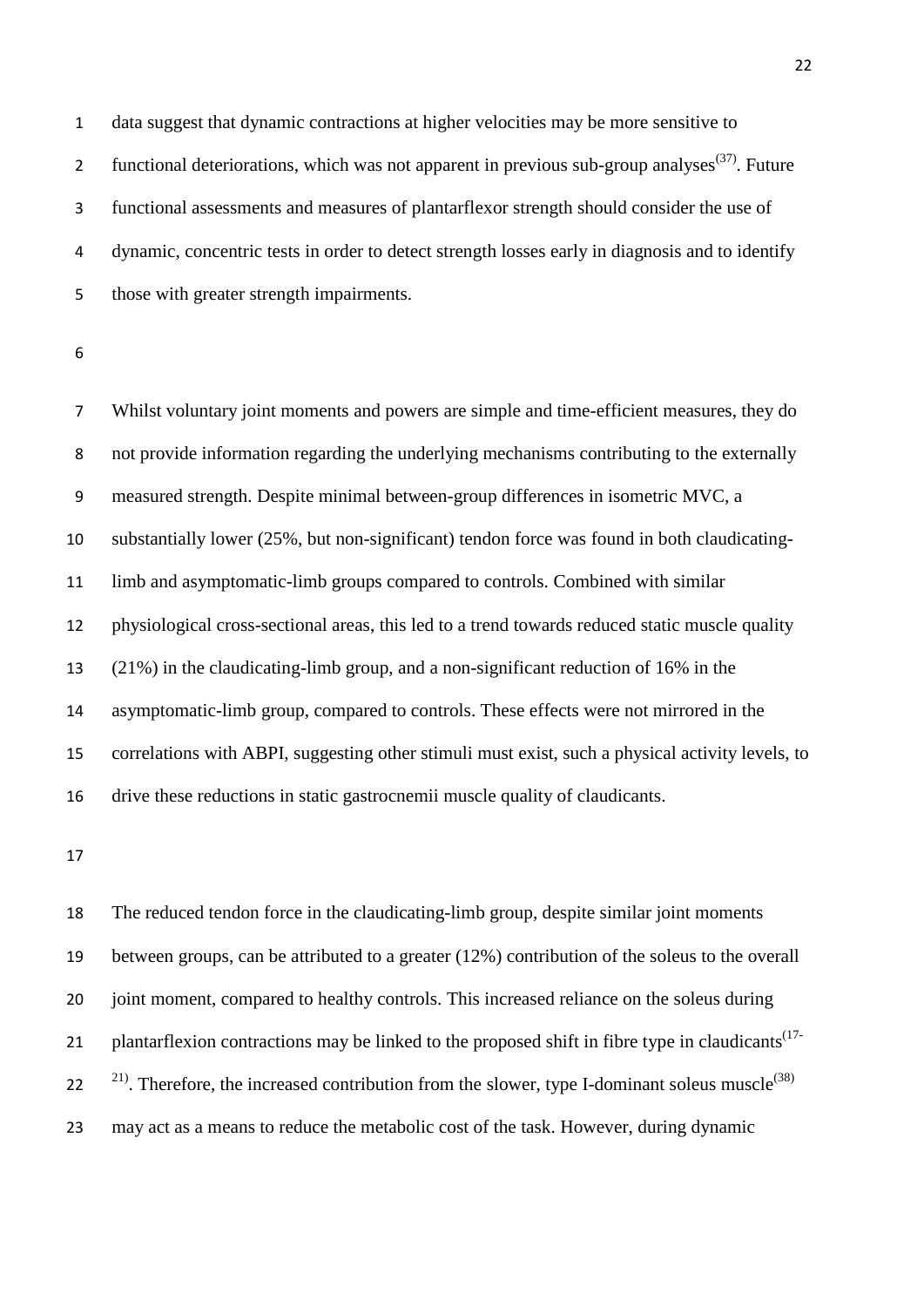When muscle power was normalised to volume (dynamic muscle quality) between-group differences became larger and significant associations with walking endurance and disease severity were apparent. This corroborates previous reports of reduced ankle plantarflexor 7 power per kg body mass in gait<sup> $(6,7)$ </sup> and demonstrates the importance of plantarflexor power for functional performance. The reductions in dynamic muscle quality were associated with changes in walking performance that have previously been reported as clinically meaningful  $(50 \text{m})^{(39)}$ . Long-term efforts to monitor the implications of this appear warranted, and quantification of dynamic muscle quality may provide a useful outcome measure in these efforts. Exercise prescription is a primary treatment option in PAD-IC to improve mobility 13 and to combat muscle weakness<sup>(5)</sup>. It appears that such training interventions should target improvements in plantarflexor power by redressing the relative contribution from the soleus and gastrocnemii muscles through dynamic exercise programmes (high-velocity resistance training). Future work should endeavour to assess how these important musculoskeletal parameters respond to (exercise-based) interventions and whether they lead to the predicted improvements in walking capacity.

 Correlation analysis revealed that variations in activation capacity amongst the claudicating- limb group significantly affected walking endurance. This would increase the perceived effort of walking, possibly leading to altered gait mechanics to redistribute joint kinetics, and consequently alter movement efficiency and endurance. Activation level was not quantified during the isokinetic trials because muscle stimulation during dynamic contractions is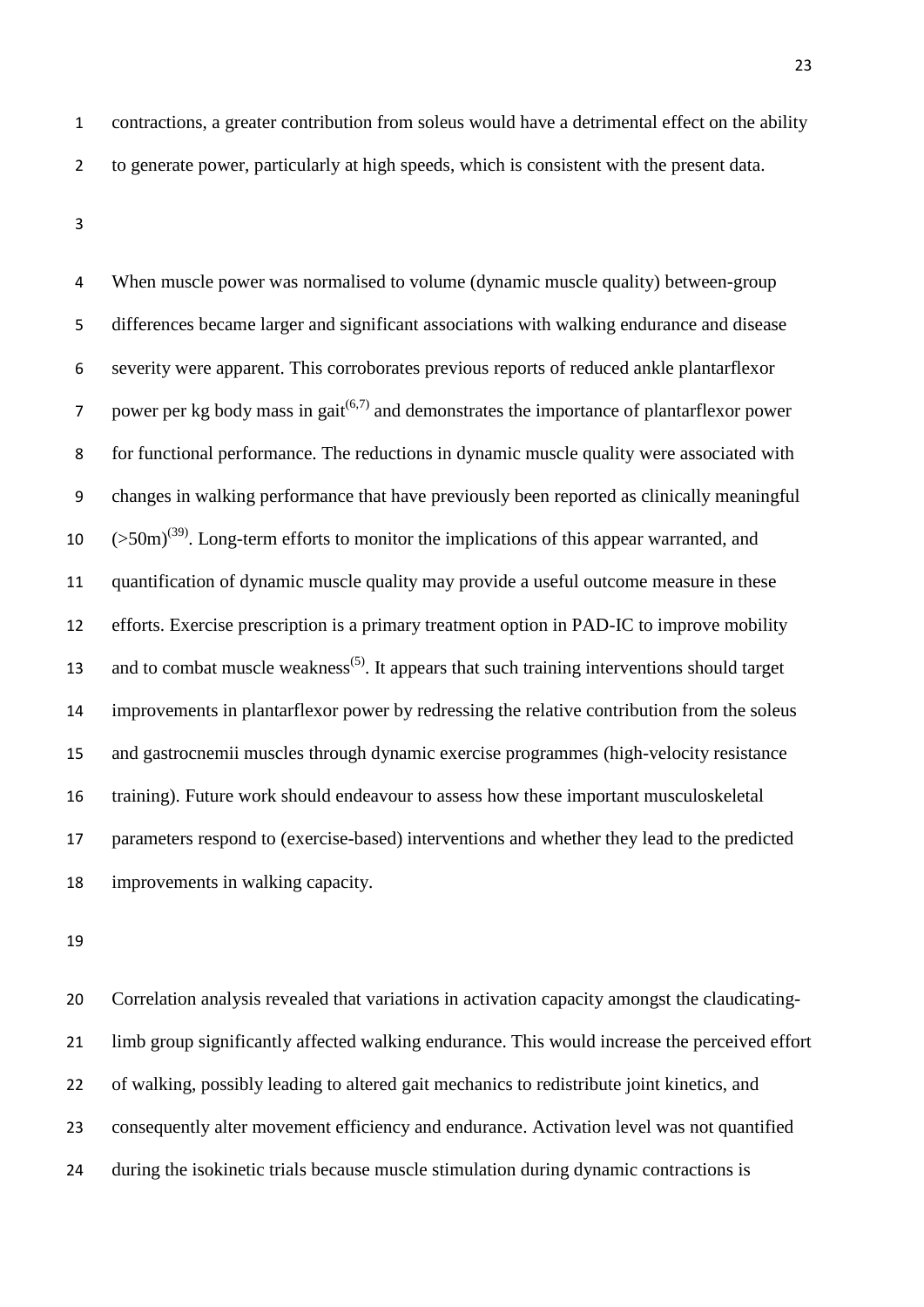technically very challenging, particularly for the plantarflexors where the muscle group works almost exclusively on the ascending limb of the force-length relationship, so stimulation at optimal muscle length is not possible. Future work should endeavour to investigate the activation capacity of the plantarflexor muscles during dynamic contractions, since it may be different to that in isometric conditions and could contribute to the specific power deficits at high velocities. This would provide greater understanding of the neuromuscular adaptations caused by PAD-IC and their influence on functional performance.

 Some limitations to the present study must be acknowledged. It is recognised that the present sample is small with a wide range of disease severity. Nonetheless we were able to detect between-group differences and meaningful associations with walking endurance, as such we consider this sample adequate to confirm the hypotheses. Static muscle quality should be calculated with measures of truly optimal muscle force and length, i.e., plateau of the force-14 length relationship. As is typical for the plantarflexors, this plateau was not observed<sup>(28)</sup> and we do not know whether participants reached optimal fascicle length. However, previous work has shown that small changes in joint position do not significantly affect estimates of 17 muscle quality<sup>(27)</sup>. By calculating the quality of the entire gastrocnemii muscle group, errors associated with distributing tendon force between the lateral and medial gastrocnemii muscles were avoided. However, it was necessary to assume that once soleus contribution was removed, the Achilles' tendon force reflected only that produced by the gastrocnemii muscle. Dynamic muscle quality was calculated as plantarflexor joint power normalised to gastrocnemii muscle volume only, assuming the relative size of these muscles remains constant, as is the case in ageing<sup>(34)</sup>. Claudicants relied on the soleus more than healthy controls did, meaning any error associated with this assumption will most likely underestimate the true between-group difference in dynamic muscle quality. Additionally,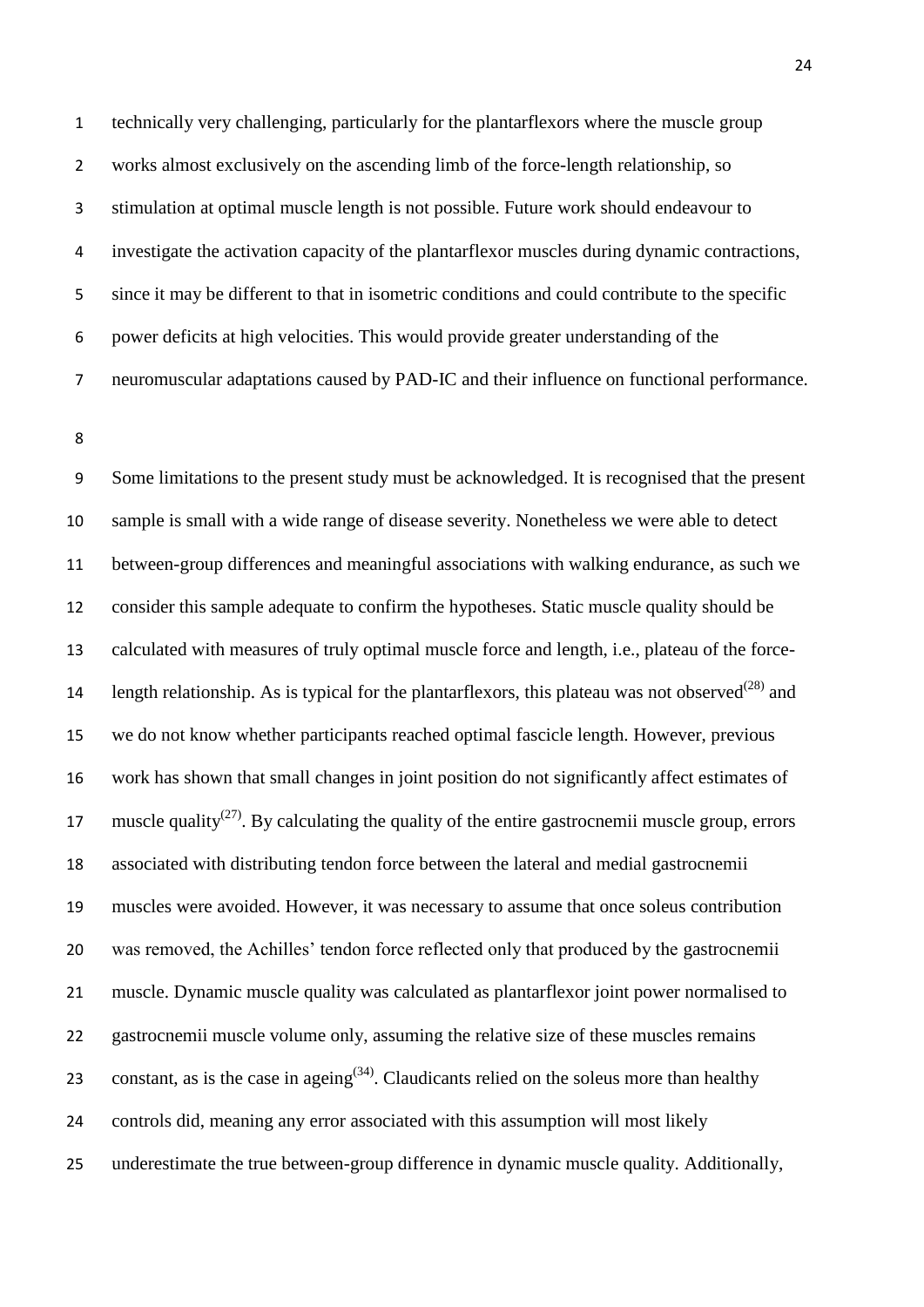1 moment arm length was determined during passive joint rotations at rest<sup> $(32)$ </sup> and it is known to 2 change during contraction<sup> $(40)$ </sup>. However, there is no reason to assume the change from rest to contraction would be different between controls and claudicants; consequently, we consider the comparisons presented in this study to remain valid.

## **Conclusions**

 The present study quantified the intrinsic quality of *in vivo* claudicant muscle for the first time. Dynamic plantarflexion strength, particularly at the highest velocity, was lower in claudicants compared to healthy controls and was significantly associated with disease severity and impaired walking endurance. When dynamic strength was normalised to muscle size (to calculate muscle quality) between group differences were larger and relationships with walking endurance were stronger. The impaired function at high velocities may be related to a reduction in maximal (static) muscle quality and an increased reliance on the predominantly type-I fibred soleus muscle. Efforts to monitor strength at high velocities appear the most appropriate way to detect functional losses early, and improving the dynamic capabilities of the plantarflexors is likely to help maintain walking endurance in claudicants.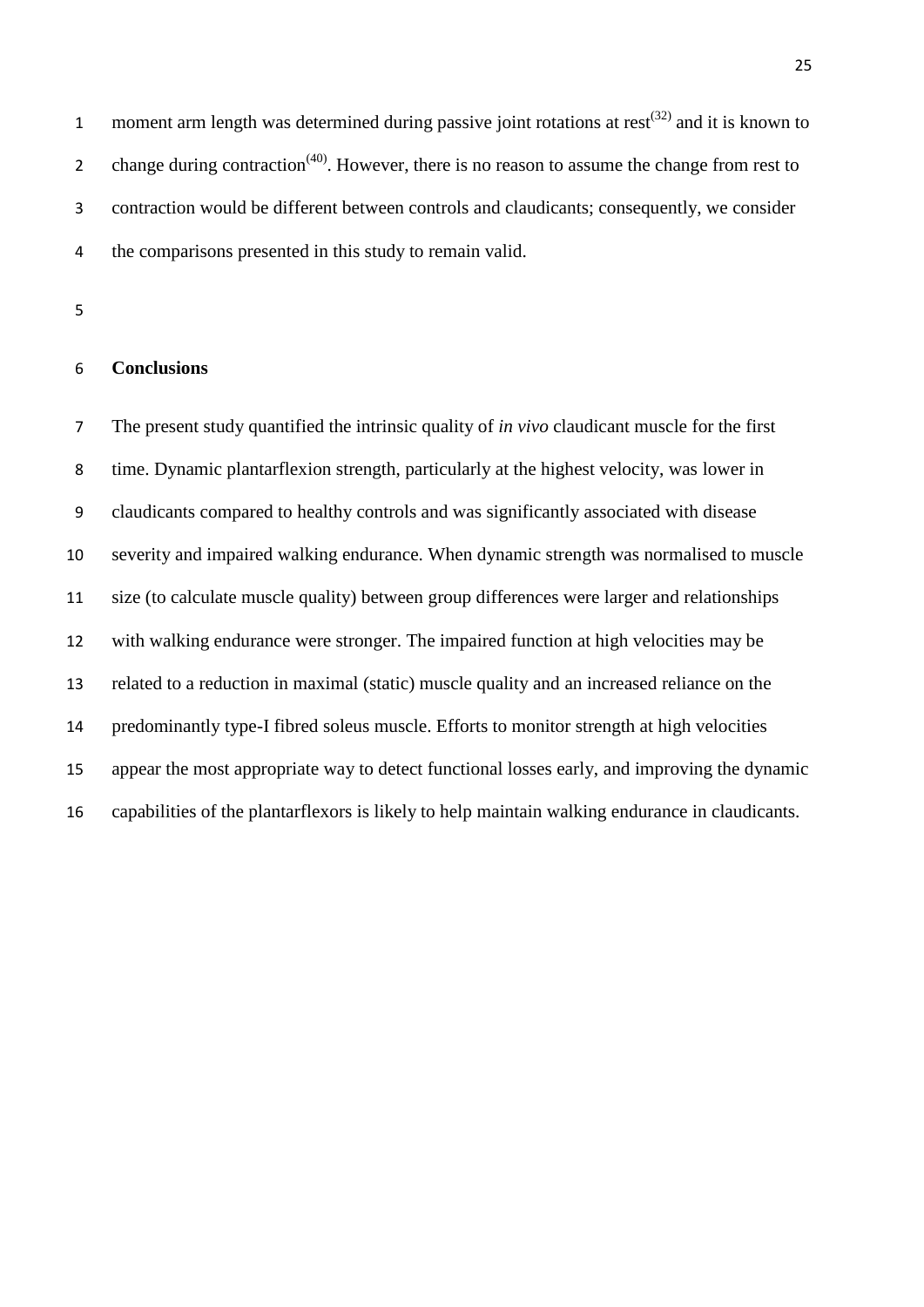#### **References**

 1. Roger VL, Go AS, Lloyd-Jones DM, Adams RJ, Berry JD, Brown TM, et al. Heart disease and stroke statistics--2011 update: a report from the American Heart Association. Circulation. 2011;123(4):e18-e209. 2. McDermott MM, Greenland P, Liu K, Guralnik J, Criqui MH, Dolan NC, et al. Leg Symptoms in peripheral arterial disease. Associated clinical characterstics and functional impairment. JAMA. 2001;286(13):1599-606. 3. Garg PK, Tian L, Criqui MH, Liu K, Ferrucci L, Guralnik JM, et al. Physical activity during daily life and mortality in patients with peripheral arterial disease. Circulation. 2006;114(3):242-8. 4. Spronk S, White JV, Bosch JL, Hunink MG. Impact of claudication and its treatment on quality of life. Semin Vasc Surg. 2007;20(1):3-9. 5. Norgren L, Hiatt WR, Dormandy JA, Nehler MR, Harris KA, Fowkes FG, et al. Inter- Society Consensus for the Management of Peripheral Arterial Disease (TASC II). Eur J Vasc Endovasc Surg. 2007;33 Suppl 1:S1-75. 6. Wurdeman SR, Koutakis P, Myers SA, Johanning JM, Pipinos II, Stergiou N. Patients with peripheral arterial disease exhibit reduced joint powers compared to velocity-matched controls. Gait & Posture. 2012;36(3):506-9. 7. Koutakis P, Johanning JM, Haynatzki GR, Myers SA, Stergiou N, Longo GM, et al. Abnormal joint powers before and after the onset of claudication symptoms. J Vasc Surg.

2010;52(2):340-7.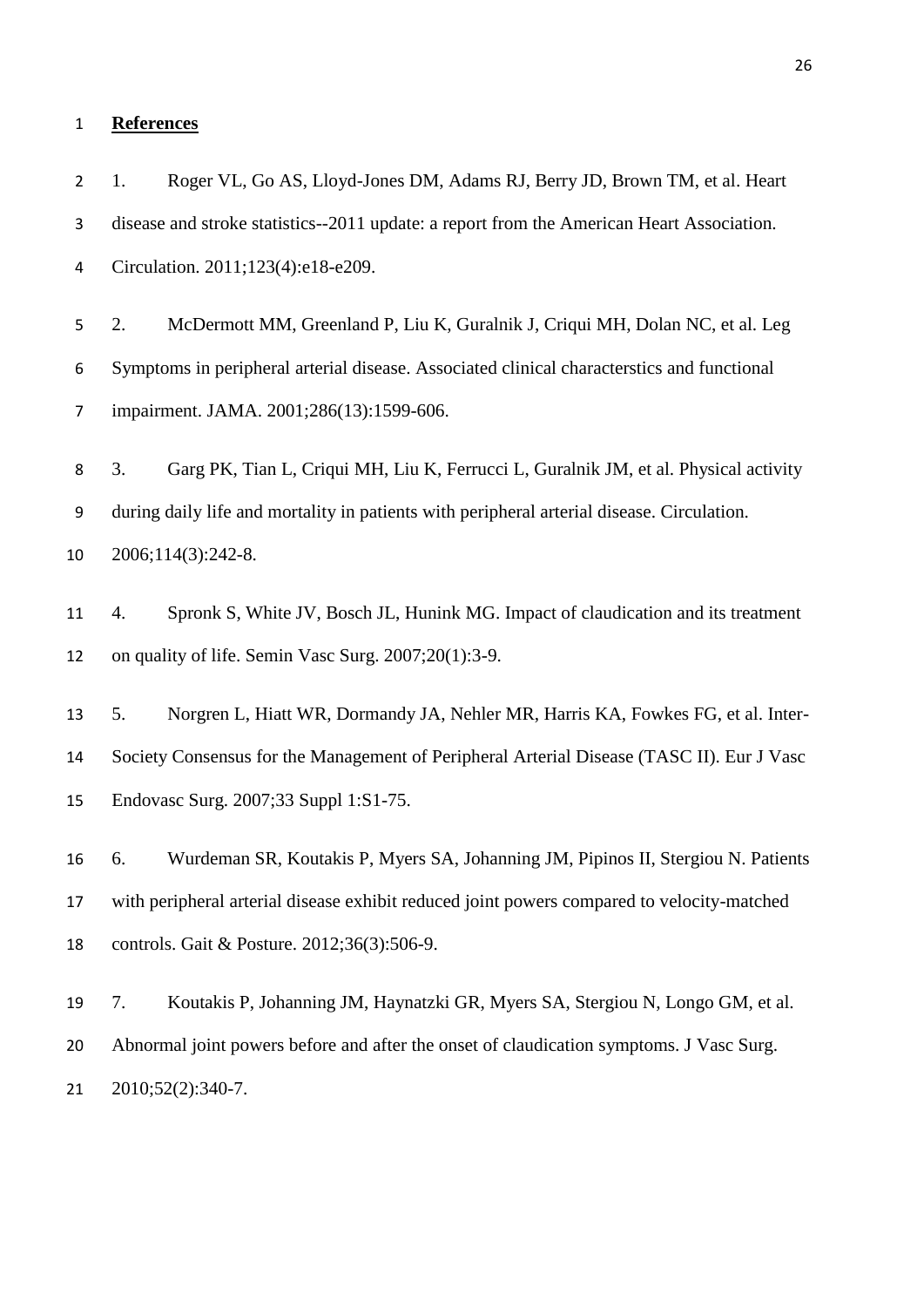| $\mathbf{1}$   | 8.  | Scott-Okafor HR, Silver KKC, Parker J, Almy-Albert T, Gardner AW. Lower                      |
|----------------|-----|----------------------------------------------------------------------------------------------|
| $\overline{2}$ |     | Extremity Strength Deficits in Peripheral Arterial Occlusive Disease Patients with           |
| 3              |     | Intermittent Claudication. Angiology. 2001;52(1):7-14.                                       |
| 4              | 9.  | Camara LC, Ritti-Dias RM, Meneses AL, D'Andrea Greve JM, Filho WJ, Santarem                  |
| 5              |     | JM, et al. Isokinetic strength and endurance in proximal and distal muscles in patients with |
| 6              |     | peripheral artery disease. Ann Vasc Surg. 2012;26(8):1114-9.                                 |
| $\overline{7}$ | 10. | McDermott MM, Tian L, Ferrucci L, Liu K, Guralnik JM, Liao Y, et al. Associations            |
| 8              |     | between lower extremity ischemia, upper and lower extremity strength, and functional         |
| 9              |     | impairment with peripheral arterial disease. J Am Geriatr Soc. 2008;56(4):724-9.             |
| 10             | 11. | McDermott MM, Liu K, Tian L, Guralnik JM, Criqui MH, Liao Y, et al. Calf Muscle              |
| 11             |     | Characteristics, Strength Measures, and Mortality in Peripheral Arterial Disease: A          |
| 12             |     | Longitudinal Study. Journal of the American College of Cardiology. 2012;59(13):1159-67.      |
| 13             | 12. | Singh N, Liu K, Tian L, Criqui MH, Guralnik JM, Ferrucci L, et al. Leg strength              |
| 14             |     | predicts mortality in men but not in women with peripheral arterial disease. J Vasc Surg.    |
| 15             |     | 2010;52(3):624-31.                                                                           |
| 16             | 13. | Maganaris CN, Baltzopoulos V, Ball D, Sargeant AJ. In vivo specific tension of               |
| 17             |     | human skeletal muscle. J Appl Physiol. 2001;90:865-72.                                       |
| 18             | 14. | Suetta C, Hvid LG, Justesen L, Christensen U, Neergaard K, Simonsen L, et al.                |
| 19             |     | Effects of aging on human skeletal muscle after immobilization and retraining. J Appl        |
| 20             |     | Physiol. 2009;107(4):1172-80.                                                                |
| 21             | 15. | Reeves ND, Narici MV, Maganaris CN. Effect of resistance training on skeletal                |

muscle-specific force in elderly humans. J Appl Physiol. 2004;96(3):885-92.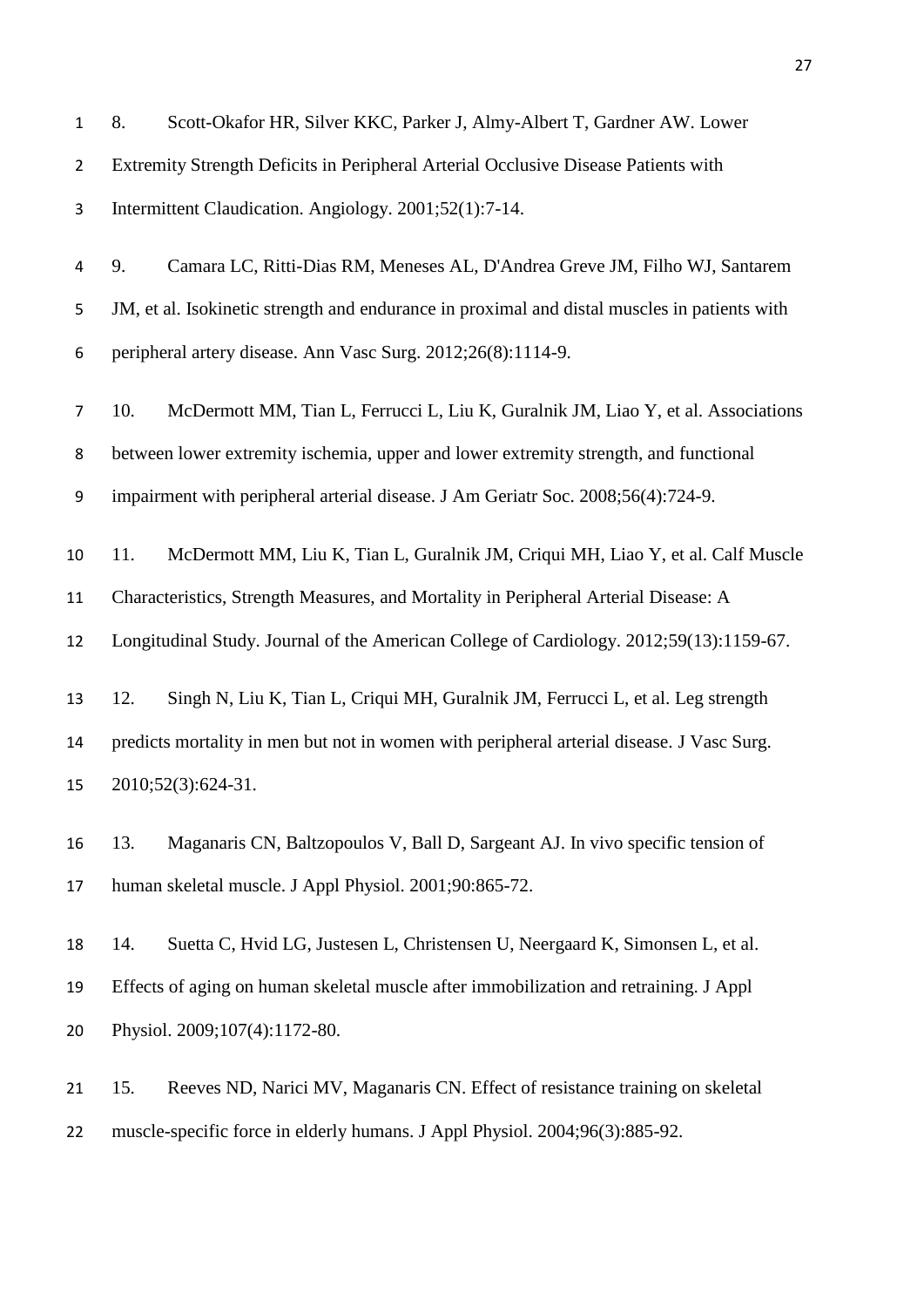16. Raval Z, Liu K, Tian L, Ferrucci L, Guralnik JM, Liao Y, et al. Higher body mass index is associated with more adverse changes in calf muscle characteristics in peripheral arterial disease. J Vasc Surg. 2012;55(4):1015-24.

 17. McGuigan MRM, FBronks R, Newton RU, Sharman MJ, Graham JC, Cody DV, et al. Muscle fiber characteristics in patients with peripheral arterial disease. Medical Science in Sports Exercise. 2001;33(12):2016-21.

 18. Askew CD, Green S, Walker PJ, Kerr GK, Green AA, Williams AD, et al. Skeletal muscle phenotype is associated with exercise tolerance in patients with peripheral arterial disease. J Vasc Surg. 2005;41(5):802-7.

 19. Gasparini M, Sabovic M, Gregoric ID, Simunic B, Pisot R. Increased Fatigability of the Gastrocnemius Medialis Muscle in Individuals with Intermittent Claudication. Eur J Vasc Endovasc Surg. 2012;44(2):170-6.

 20. Regensteiner JG, Wolfel EE, Carry MR, Ringel SP, Hargarten ME, Stamm ER, et al. Chronic Changes in Skeletal Muscle Histology and Function in Peripheral Arterial Disease. Circulation. 1993;87:413-21.

 21. Steinacker JM, Opitz-Gress A, Baur S, Lormes W, Bolkart K, Sunder-Plassmann L, et al. Expression of myosin heavy chain isoforms in skeletal muscle of patients with peripheral arterial occlusive disease. J Vasc Surg. 2000;31:443-9.

 22. Widrick JJ, Trappe SW, Blaser CA, Costill DL, Fitts RH. Isometric force and maximal shortening velocity of single muscle fibers from elite master runners. Am J Physiol. 21 1996;271(2 Pt 1):C666-75.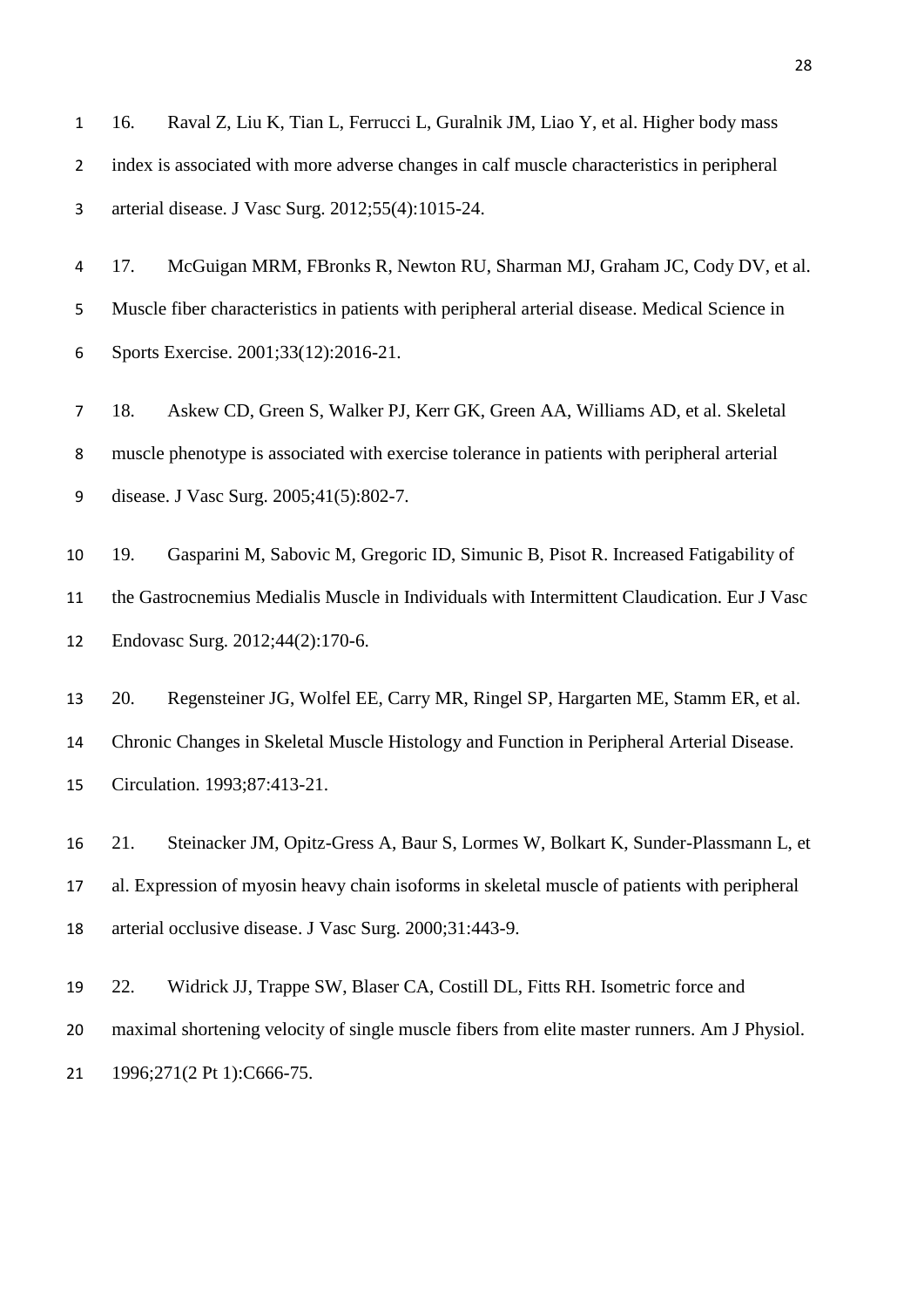| $\mathbf{1}$   | 23.                                                                                       | Parmenter BJ, Raymond J, Dinnen P, Singh MA. A systematic review of randomized                    |  |  |
|----------------|-------------------------------------------------------------------------------------------|---------------------------------------------------------------------------------------------------|--|--|
| $\overline{2}$ |                                                                                           | controlled trials: Walking versus alternative exercise prescription as treatment for intermittent |  |  |
| 3              |                                                                                           | claudication. Atherosclerosis. 2011;218(1):1-12.                                                  |  |  |
| 4              | 24.                                                                                       | Rutherford RB, Baker D, Ernst C, Johnston KW, Porter JM, Ahn S, Jones, DN.                        |  |  |
| 5              |                                                                                           | Recommended standards for reports dealing with lower extremity ischemia: Revised version.         |  |  |
| 6              |                                                                                           | J Vasc Surg. 1997;26:517-38.                                                                      |  |  |
| 7              | 25.                                                                                       | Durstine JL, Moore GE. ACSM's Exercise Management in Persons with Chronic                         |  |  |
| 8              |                                                                                           | Diseases and Disabilities. Leeds: Human Kinetics; 2003.                                           |  |  |
| 9              | 26,                                                                                       | Zwierska I, Nawaz S, Walker RD, Wood RF, Pockley AG, Saxton JM. Treadmill                         |  |  |
| 10             |                                                                                           | versus shuttle walk tests of walking ability in intermittent claudication. Med Sci Sports         |  |  |
| 11             |                                                                                           | Exerc. 2004;36(11):1835-40                                                                        |  |  |
| 12             | 27.                                                                                       | O'Brien TD, Reeves ND, Baltzopoulos V, Jones DA, Maganaris CN. In vivo                            |  |  |
| 13             |                                                                                           | measurements of muscle specific tension in adults and children. Exp Physiol.                      |  |  |
| 14             |                                                                                           | 2010;95(1):202-10.                                                                                |  |  |
| 15             | 28.                                                                                       | Maganaris CN. Force-length characteristics of the in vivo human gastrocnemius                     |  |  |
| 16             |                                                                                           | muscle. Clin Anat. 2003;16(3):215-23.                                                             |  |  |
| 17             | 29.                                                                                       | Hermens HJ, Freriks B, Disselhorst-Klug C, Rau G. Development of                                  |  |  |
| 18             |                                                                                           | recommendations for SEMG sensors and sensor placement procedures. Journal of                      |  |  |
| 19             |                                                                                           | Electromyography and Kinesiology. 2000;10(5):361-74.                                              |  |  |
| 20             | 30.                                                                                       | Rutherford OM, Jones DA, Newham DJ. Clinical and experimental application of the                  |  |  |
| 21             | percutaneous twitch superimposition technique for the study of human muscle activation. J |                                                                                                   |  |  |
| 22             |                                                                                           | Neurol Neurosurg Psychiatry. 1986;49(11):1288-91.                                                 |  |  |